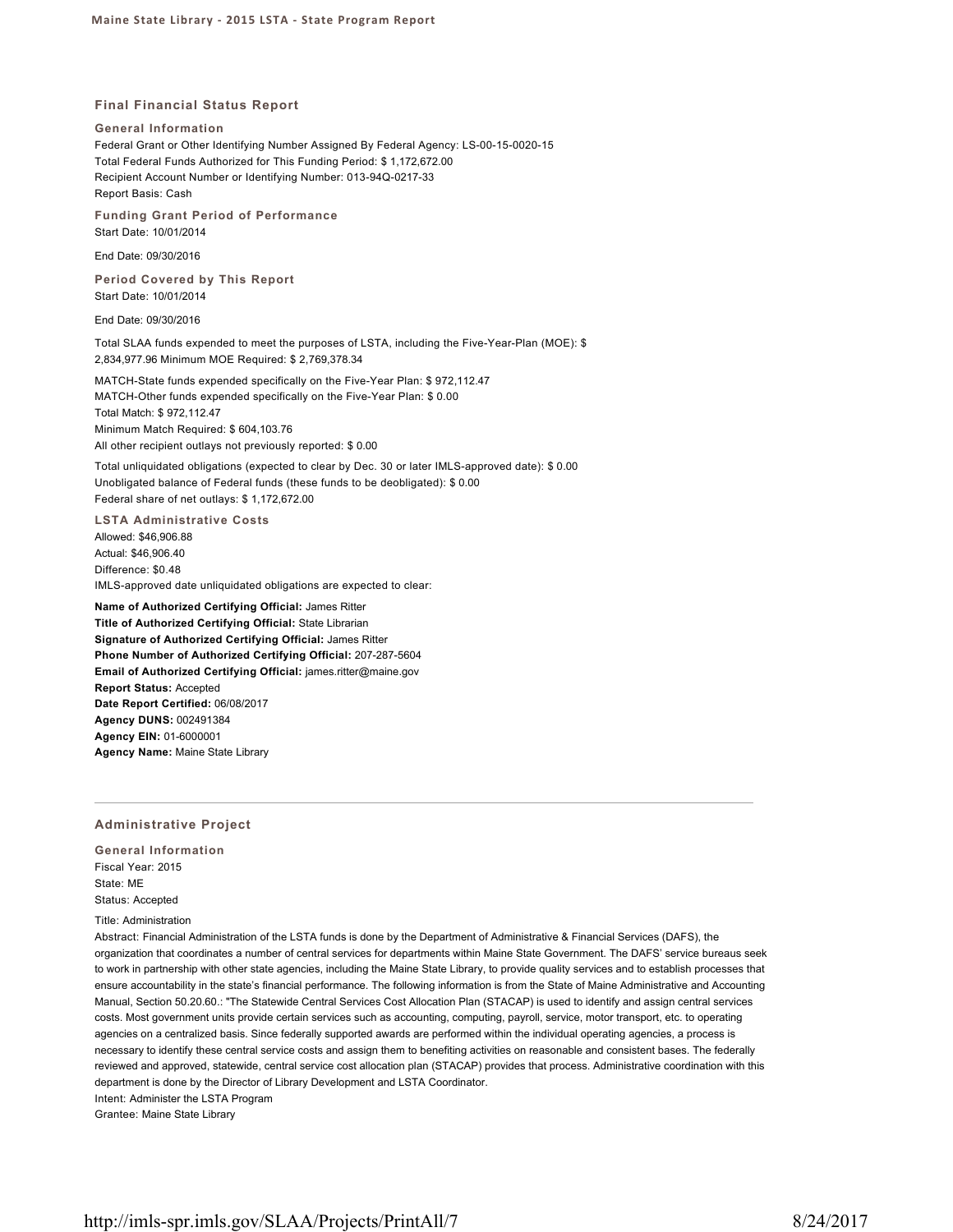Start Date: 10/01/2014 End Date: 09/30/2016

**Budget Information**

| _ _ _ _ _ _ _ _.                  |                |                       |                              |                              |                 |
|-----------------------------------|----------------|-----------------------|------------------------------|------------------------------|-----------------|
| Salaries/Wages/Benefits           |                | <b>LSTA</b><br>\$0.00 | <b>MATCH-State</b><br>\$0.00 | <b>MATCH-Other</b><br>\$0.00 | Total<br>\$0.00 |
| Description                       |                |                       |                              |                              |                 |
| <b>Consultant Fees</b>            |                | \$0.00                | \$0.00                       | \$0.00                       | \$0.00          |
| Description                       |                |                       |                              |                              |                 |
| <b>Travel</b>                     |                | \$0.00                | \$0.00                       | \$0.00                       | \$0.00          |
| Description                       |                |                       |                              |                              |                 |
| <b>Supplies/Materials</b>         |                | \$0.00                | \$0.00                       | \$0.00                       | \$0.00          |
| Description                       |                |                       |                              |                              |                 |
| <b>Equipment</b>                  |                | \$0.00                | \$0.00                       | \$0.00                       | \$0.00          |
| Description                       |                |                       |                              |                              |                 |
| <b>Services</b>                   |                | \$0.00                | \$0.00                       | \$0.00                       | \$0.00          |
| Description                       |                |                       |                              |                              |                 |
| <b>Other Operational Expenses</b> |                | \$46,906.40           | \$0.00                       | \$0.00                       | \$46,906.40     |
| Description                       | Admin for LSTA |                       |                              |                              |                 |
| Totals:                           |                | \$46,906.40           | \$0.00                       | \$0.00                       | \$46,906.40     |
|                                   |                |                       |                              |                              |                 |

# **Projects**

**Project Information** Fiscal Year: 2015 State: ME Version: 4 SPR Project Code: 2015-ME-75924

Title: Books by Mail State Project Code: 2 Start Date: 10/01/2014 End Date: 09/30/2016 Status: Accepted Abstract:

The Books by Mail (BBM) program is part of the Maine State Library'sOutreach Services. This service helps to meet the library needs of citizens inour large rural state (33,125 square miles with an estimated population of1,329,328) who live in towns without local libraries or in towns with public librariesopen less than 12 hours a week. Services are also for the homebound. Moredetails about the program may be found at: http://www.maine.gov/msl/outreach/booksbymail/

Program Eligibility—Patrons requiring homebound services are eligibleto have return postage paid. Homebound status is defined as a need to receivelibrary materials by mail due to a physical inability to use local libraryservices. To be eligible applicants must have a doctor, nurse, social worker, counselor,teacher, librarian, or other qualified person sign a Certification ofEligibility on the application for services form. For participants for the un-servedor under-served communities, the residents pay return postage. Maine residentsthat have no town library, or who don't pay for library services at a nearbytown, or who reside in towns where the library is open less than 12 hours aweek are eligible to apply. Rising postage costs made budget cuts a necessityand reduced the number of participants in the program. Every effort is made toencourage local libraries to work with neighboring communities to providelibrary service to keep Books by Mail for the truly un-served and under-served.

State Goal: Improve library services to individuals with disabilities and for Maine citizens, including children, living in underserved areas.

**Project Director** Director Name: Christopher Boynton; Director Phone: 207-287-5650; Director Email: christopher.boynton@maine.gov **Grantee Information**

Grantee: Maine State Library

**Additional Materials**

• http://www.maine.gov/msl/outreach/booksbymail/eligible.shtml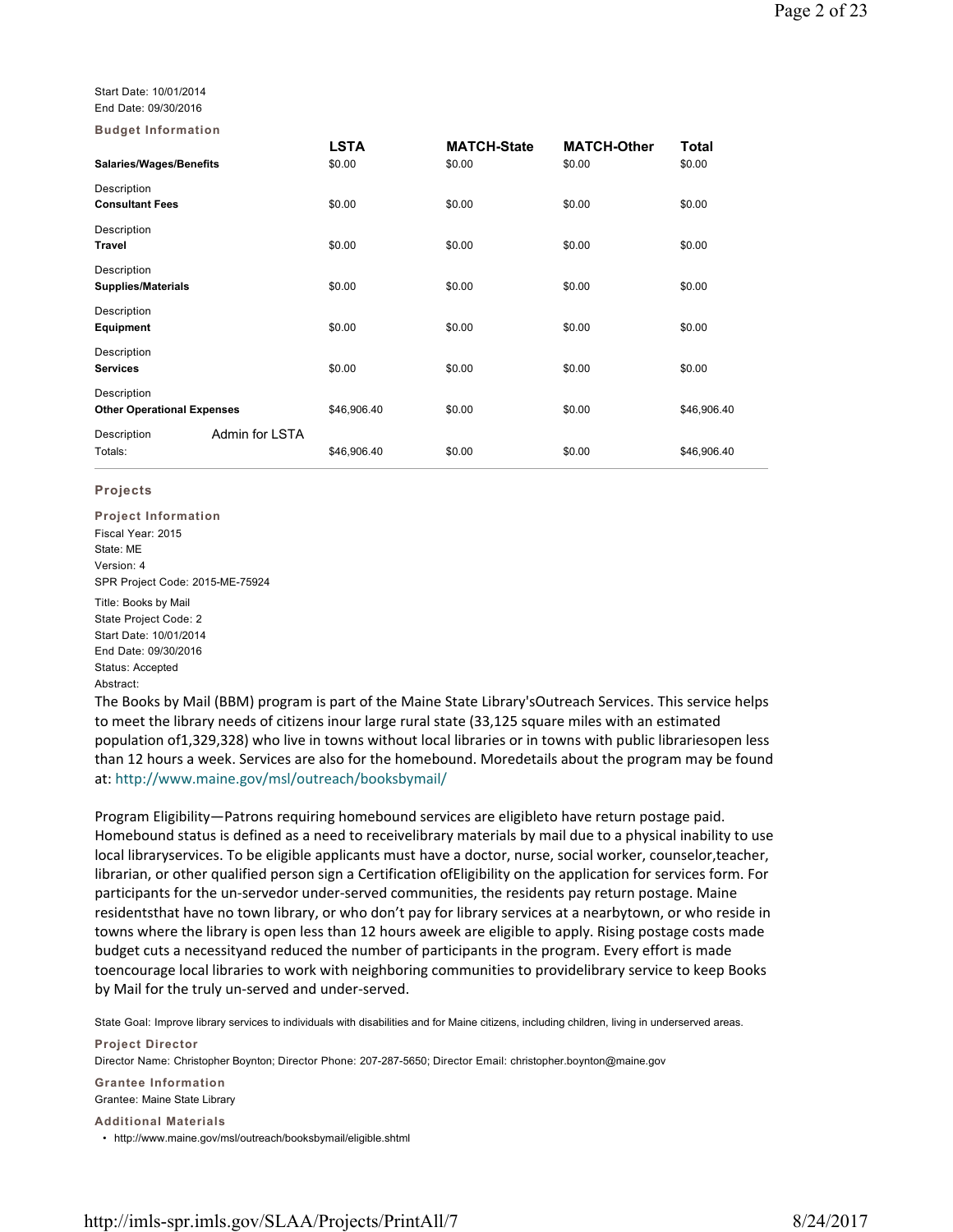• http://maine.gov/msl/outreach/booksbymail/

# **Budgets**

|                                   |                                                                                                                                | <b>LSTA</b>                                                | <b>MATCH-State</b>                                                                                               | <b>MATCH-Other</b> | Total       |  |  |
|-----------------------------------|--------------------------------------------------------------------------------------------------------------------------------|------------------------------------------------------------|------------------------------------------------------------------------------------------------------------------|--------------------|-------------|--|--|
| <b>Salaries/Wages/Benefits</b>    |                                                                                                                                | \$73,941.42                                                | \$5,584.22                                                                                                       | \$0.00             | \$79,525.64 |  |  |
| Description                       |                                                                                                                                |                                                            | LSTA Salary/wages/benefits are for 2.917 FTE federal employees. Match is salary from a state funded employee who |                    |             |  |  |
|                                   | works on the project.                                                                                                          |                                                            |                                                                                                                  |                    |             |  |  |
| <b>Consultant Fees</b>            |                                                                                                                                | \$0.00                                                     | \$0.00                                                                                                           | \$0.00             | \$0.00      |  |  |
| Description                       | No consultant fees.                                                                                                            |                                                            |                                                                                                                  |                    |             |  |  |
| Travel                            |                                                                                                                                | \$66.78                                                    | \$0.00                                                                                                           | \$0.00             | \$66.78     |  |  |
| Description                       |                                                                                                                                | Travel to in-state meeting to present about Books by Mail. |                                                                                                                  |                    |             |  |  |
| <b>Supplies/Materials</b>         |                                                                                                                                | \$15,580.79                                                | \$0.00                                                                                                           | \$0.00             | \$15,580.79 |  |  |
| Description                       | Postage, printing supplies for mailing labels, office supplies, printer cartridges and inkjet printer. Also includes equipment |                                                            |                                                                                                                  |                    |             |  |  |
|                                   | repairs, label software, binding costs.                                                                                        |                                                            |                                                                                                                  |                    |             |  |  |
| Equipment                         |                                                                                                                                | \$0.00                                                     | \$0.00                                                                                                           | \$0.00             | \$0.00      |  |  |
| Description                       | No equipment                                                                                                                   |                                                            |                                                                                                                  |                    |             |  |  |
| <b>Services</b>                   |                                                                                                                                | \$3,277.07                                                 | \$0.00                                                                                                           | \$0.00             | \$3,277.07  |  |  |
| Description                       |                                                                                                                                |                                                            | Telephone services for the project and charges above STACAP costs.                                               |                    |             |  |  |
| <b>Other Operational Expenses</b> |                                                                                                                                | \$0.00                                                     | \$0.00                                                                                                           | \$0.00             | \$0.00      |  |  |
| Description                       | No other operational expenses.                                                                                                 |                                                            |                                                                                                                  |                    |             |  |  |
| Totals:                           |                                                                                                                                | \$92,866.06                                                | \$5,584.22                                                                                                       | \$0.00             | \$98,450.28 |  |  |
| Intent                            |                                                                                                                                |                                                            |                                                                                                                  |                    |             |  |  |

Improve users' general knowledge and skills.

- Education
- Literacy

# **Project Activities**

**Activity Details**

## **Title:** Lending books to Maine citizens who are disabled, homebound or without access to a library **Abstract:**

Eligible Maine residents can borrow books from the Maine State Library via the Books by Mail program. Patrons who do not have Internet access may make selections from paper catalogs. These are mailed to patrons upon request. Patrons who have the capacity to go online can request and renew materials via e-mail or via an online public access catalog that is part of a state-wide consortium. Users are able to request anything available from the shared database through the OPAC. A formal reader advisory service also allows users to request a specialized recommended reading list. Users can use either a paper or online form. Since Books by Mail patrons have a Maine State Library card, they are eligible for electronic resources such as the MARVEL databases and the Maine InfoNet Download Library (downloadable e-books and audio-books). A summer reading program is conducted for the benefit of children enrolled inthe Books by Mail program. The Maine State Library pays postage to and from for the homebound patrons. All others pay return postage only. A Maine State Library toll free phone number is provided to users.

**Intent:** Improve users' general knowledge and skills.

**Activity:** Content **Mode:** Lending **Format:** Combined physical & digital

**Total number of items circulated:** 13,108

**Average number of items circulated / month:** 1,092

**Total number of ILL transactions:** 11,723

**Average number of ILL transactions / month:** 977

**Partner Information**

Please identify the area(s) in which your partner organization(s) operates.

**Libraries:** No **Historical Societies or Organizations:** No **Museums:** No **Archives:** No **Cultural Heritage Organization Multi-type:** No **Preschools:** No **Schools:** No **Adult Education:** No **Human Service Organizations:** No **Other:** No

Please identify the legal type of the partner organization(s) for this project.

**Federal Government:** No **State Government:** No **Local Government:** No **School District:** No **Non-Profit:** No **Private Sector:** No **Tribe:** No

**Is the activity directed at the library workforce:** No

**For a targeted group or for the general population:** Targeted **Geographic community of the targeted group:** Urban, Suburban, Rural **For what age groups:** All Ages,

**For what economic types:** EconomicNotApplicable **For what ethnicity types:** EthnicityNotApplicable, **Is the activity directed at families:** No **Is the activity directed at intergenerational groups:** No **Is the activity targeted at immigrants/refugees:** No **Is the activity directed at those with disabilities:** Yes **Limited functional literacy or informational skills:** No **Is the activity category not already captured:** No

**Is the activity state-wide:** Yes

**Specific Locations:** No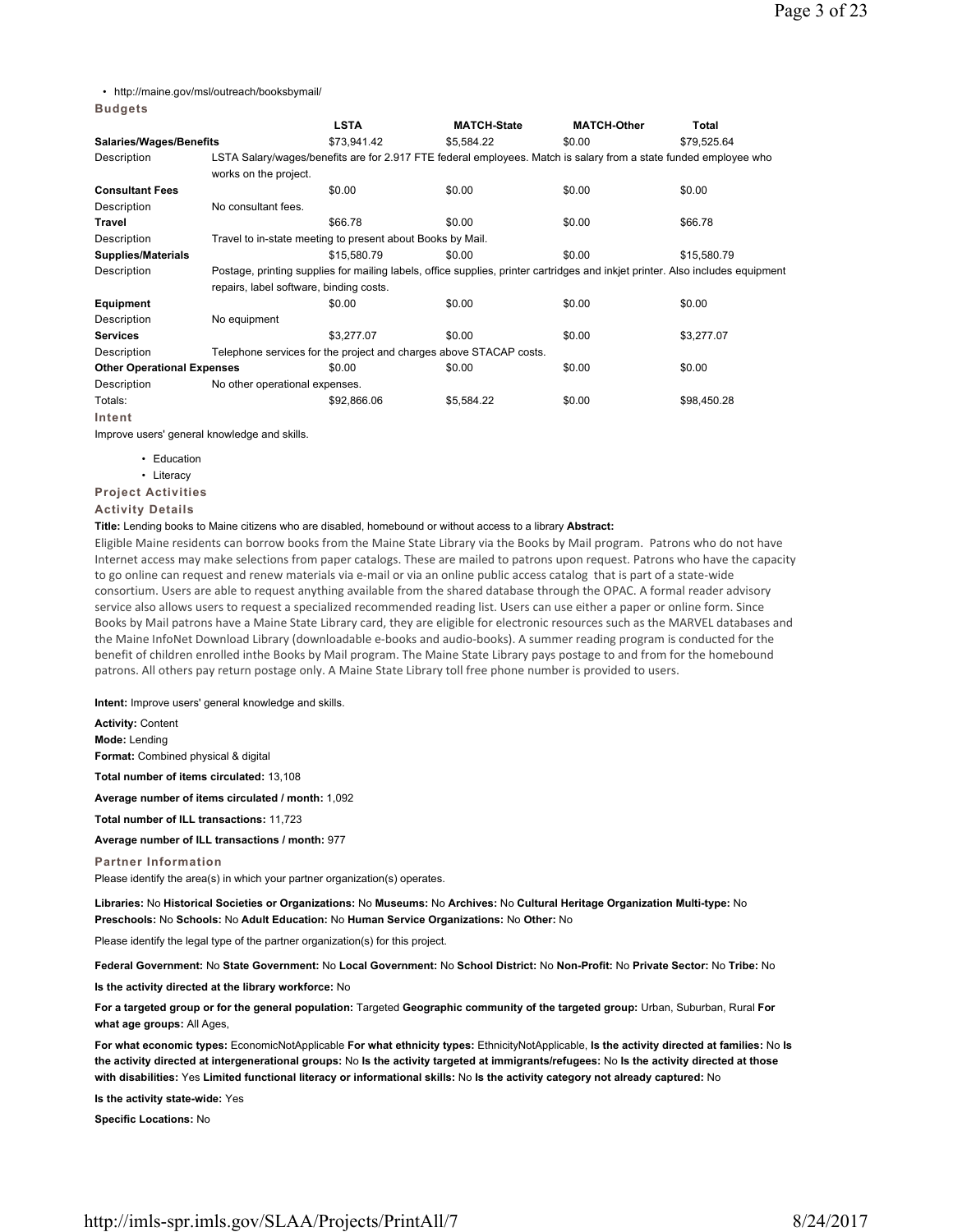# **Institution Types Public Libraries:** 0, **Academic Libraries:** 0, **SLAA:** 1, **Consortia:** 0, **Special Libraries:** 0, **School Libraries:** 0, **Other:** 0

### **Project Outcomes**

# **List any important findings or outcomes from your project:**

In rural Maine where many towns have no library, and with no county library system, the Maine State Library is able to provide library materials for underserved Maine citizens. We have aligned eligible communities with our definition of a public library. Residents of communities with a library open less than 12 hours per week are eligible for this program. We will continue to analyze geographic data. This program served 192 residents this year who cannot access library services due to limited local library service in this reporting period. The Books by Mail program has a total of 3654registered users (2489 adults and 1165 K-12 juveniles). The highest number of Book by Mail registered users are residents of Aroostook and Penobscot counties but there are registered users in all of Maine's sixteen counties. There are also 175 registered homebound users in the program. This is a 12% increase from last year.

### **Please briefly describe importance of findings.**

We continue to monitor usage by residents of towns close to MSL (Augusta) and encourage towns to make financial agreements with strong area libraries to offer local and more robust library services.This program replaced the Maine State Library Bookmobile service. The increase of registered homebound users will require some further analysis to see if this is related to Maine's aging population and our promotion to our rural libraries who do not have sufficient staff to offer this service locally. We need to study patterns of use since we have many more registered users than active participants.

# **What methods did you use to determine your findings? Check all that apply.**

Review of Administrative Data

**Other** 

# **Based on outputs, outcomes and/or other results, explain any significant lessons learned from these findings for either the SLAA or others in the LIS field.**

We continue to have conversations with libraries in Maine that support other towns with financial agreements for both non-resident card purchases and tax supported library service. The challenge with this program is to meet the real needs of the underserved rather than be a convenient service to those who may have easy access to a full service library. we do not want this program to undermine efforts of public libraries to expand their services to a wider region and obtain funding from neighboring towns with no library.

## **Do you anticipate continuing this project after the current reporting period ends?** Yes

**Do you anticipate any change in level of effort?** No

# **Do you anticipate any change in the project's scope?** No

## **Do you anticipate any other changes in the project?** No

Exemplary: Yes;

**Project Tags** rural, MSLN, e-rate

**Project Information** Fiscal Year: 2015 State: ME Version: 3 SPR Project Code: 2015-ME-75925

Title: Talking Books Plus (Large Print, Talking Books, and Descriptive Videos) State Project Code: 7

Start Date: 10/01/2014 End Date: 09/30/2016 Status: Accepted Abstract:

The purpose of the Maine State Library's Talking Books Plus program is to provide free services to Maine residents of any age who are unable to read traditional print materials. The Maine State Library's Talking Books Plus program has three components:

- 1. **LargePrint Books:** Theprogram purpose is to directly or through public libraries meet theinformational and recreational needs of residents of Maine who are certified asbeing blind, visually impaired, or physically handicapped.
- 2. **TalkingBooks and Descriptive Video:** Theprogram purpose is to act as Maine's regional library for the National LibraryServices for the Blind and Physically Handicapped (NLS) providing talking booksstatewide and providing descriptive videos to individually enrolled patrons.
- 3. **RecordedBooks:** Recording of Maine materialsnot recorded by the Library of Congress. This program provides specific Mainematerials in the state and nationally.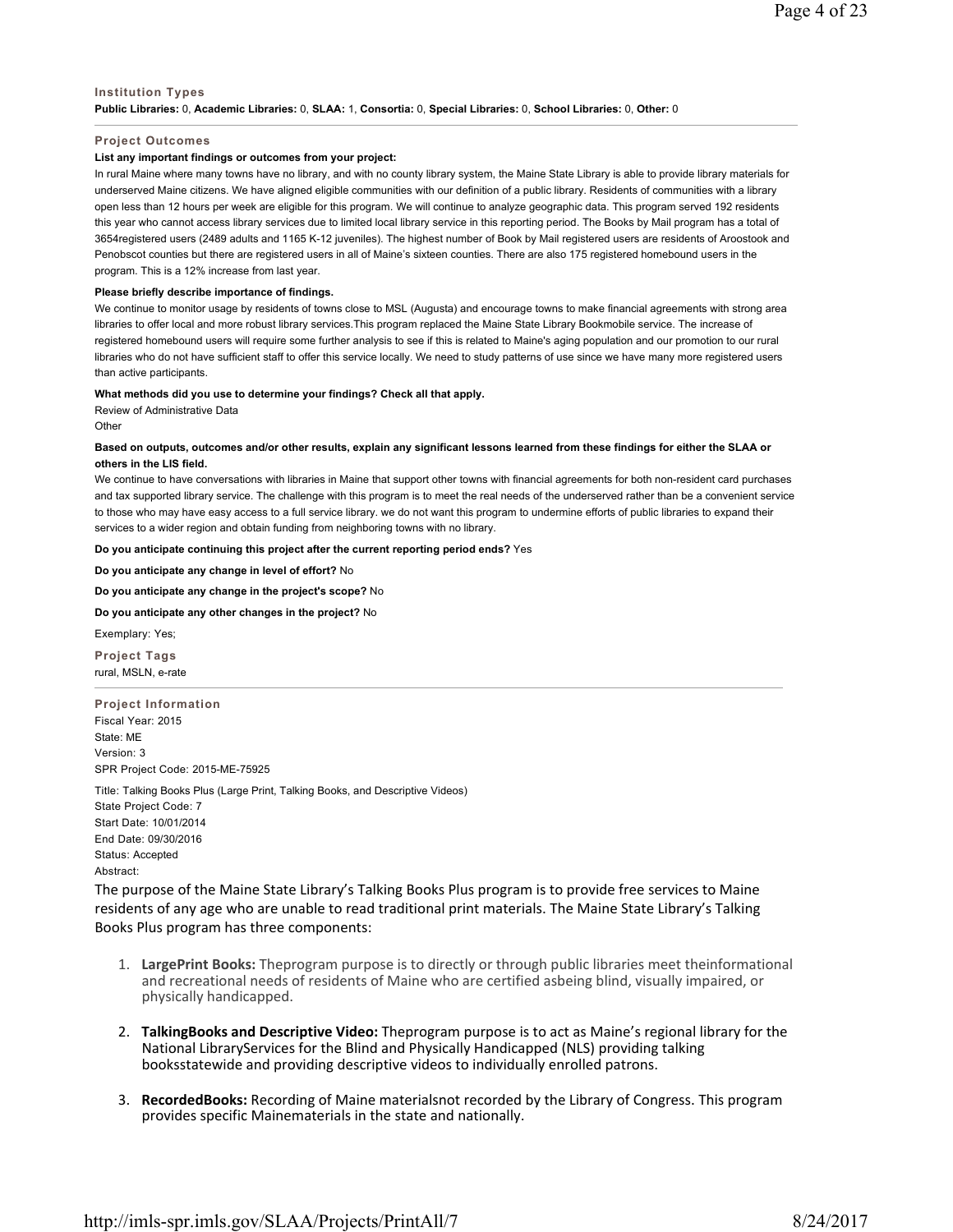State Goal: Improve library services to individuals with disabilities and for Maine citizens, including children, living in underserved areas.

## **Project Director**

Director Name: Chris Boynton; Director Phone: 207-287-5653; Director Email: christopher.boynton@maine.gov

**Grantee Information** Grantee: Maine State Library

## **Additional Materials**

- http://www.maine.gov/msl/outreach/lbph/largeprint/index.shtml
- http://www.maine.gov/msl/outreach/lbph/index.shtml

**Budgets**

|                                   |                                                                                                                                  | <b>LSTA</b>                                                                                                                  | <b>MATCH-State</b> | <b>MATCH-Other</b> | <b>Total</b> |  |  |  |
|-----------------------------------|----------------------------------------------------------------------------------------------------------------------------------|------------------------------------------------------------------------------------------------------------------------------|--------------------|--------------------|--------------|--|--|--|
| Salaries/Wages/Benefits           |                                                                                                                                  | \$117,955.78                                                                                                                 | \$119,092.42       | \$0.00             | \$237,048.20 |  |  |  |
| Description                       | LSTA salaries/wages and benefits are for 2.917 FTE. State match is for 2 FTE positions working on the Talking Books              |                                                                                                                              |                    |                    |              |  |  |  |
|                                   | Program                                                                                                                          |                                                                                                                              |                    |                    |              |  |  |  |
| <b>Consultant Fees</b>            |                                                                                                                                  | \$0.00                                                                                                                       | \$0.00             | \$0.00             | \$0.00       |  |  |  |
| Description                       |                                                                                                                                  | There were no consultant fees                                                                                                |                    |                    |              |  |  |  |
| <b>Travel</b>                     |                                                                                                                                  | \$3.936.96                                                                                                                   | \$0.00             | \$0.00             | \$3,936.96   |  |  |  |
| Description                       |                                                                                                                                  | Travel in state for CUL meeting in Portland, ME. Airfare, hotel and meals for out of state travel to regional conference for |                    |                    |              |  |  |  |
|                                   | Libraries of the Blind and Physically Handicapped for the program director. Other travel is for in-state mileage for meetings    |                                                                                                                              |                    |                    |              |  |  |  |
|                                   | with organizations and libraries.                                                                                                |                                                                                                                              |                    |                    |              |  |  |  |
| <b>Supplies/Materials</b>         |                                                                                                                                  | \$14,028.33                                                                                                                  | \$0.00             | \$0.00             | \$14,028.33  |  |  |  |
| Description                       | Includes postage, large print books, scanners for checking in cartridges, printing of return labels and other misc. supplies for |                                                                                                                              |                    |                    |              |  |  |  |
|                                   |                                                                                                                                  | the program. Also includes label software.                                                                                   |                    |                    |              |  |  |  |
| Equipment                         |                                                                                                                                  | \$0.00                                                                                                                       | \$0.00             | \$0.00             | \$0.00       |  |  |  |
| Description                       | No equipment was purchased                                                                                                       |                                                                                                                              |                    |                    |              |  |  |  |
| <b>Services</b>                   |                                                                                                                                  | \$35,337.06                                                                                                                  | \$0.00             | \$0.00             | \$35,337.06  |  |  |  |
| Description                       | Services for web hosting, software and maintenance of the CUL catalog for the program. Also a service for magazines for          |                                                                                                                              |                    |                    |              |  |  |  |
|                                   | program participants. Telephone services for Talking Books.                                                                      |                                                                                                                              |                    |                    |              |  |  |  |
| <b>Other Operational Expenses</b> |                                                                                                                                  | \$0.00                                                                                                                       | \$0.00             | \$0.00             | \$0.00       |  |  |  |
| Description                       | No other operational expenses                                                                                                    |                                                                                                                              |                    |                    |              |  |  |  |
| Totals:                           |                                                                                                                                  | \$171,258.13                                                                                                                 | \$119,092.42       | \$0.00             | \$290,350.55 |  |  |  |
| Intent                            |                                                                                                                                  |                                                                                                                              |                    |                    |              |  |  |  |

Improve users' ability to obtain and/or use information resources.

- Education
- Literacy

**Project Activities Activity Details**

**Title:** Talking Books Plus **Abstract:**

Activities for the Talking Book Plus program include: Registering new patrons via phone; providing reader's advisory services, maintaining a patron handbook, providing a distance summer reading program to juvenile patrons, promoting the grant-funded Newsline service, and working with the Maine State Division of the Blind and Maine AIM. The program Director is currently the chair of the Consortium of User Libraries(CUL), a cooperative non-profit organization made up of network libraries for the blind and physically handicapped (LBPHs) that has developed and shares an ongoing automation system for delivery of NLS services in their respective states and service areas.

**Intent:** Improve users' ability to obtain and/or use information resources.

**Activity:** Content

**Mode:** Lending

**Format:** Combined physical & digital

**Total number of items circulated:** 114,566

**Average number of items circulated / month:** 9,547

**Total number of ILL transactions:** 115

**Average number of ILL transactions / month:** 9

**Partner Information**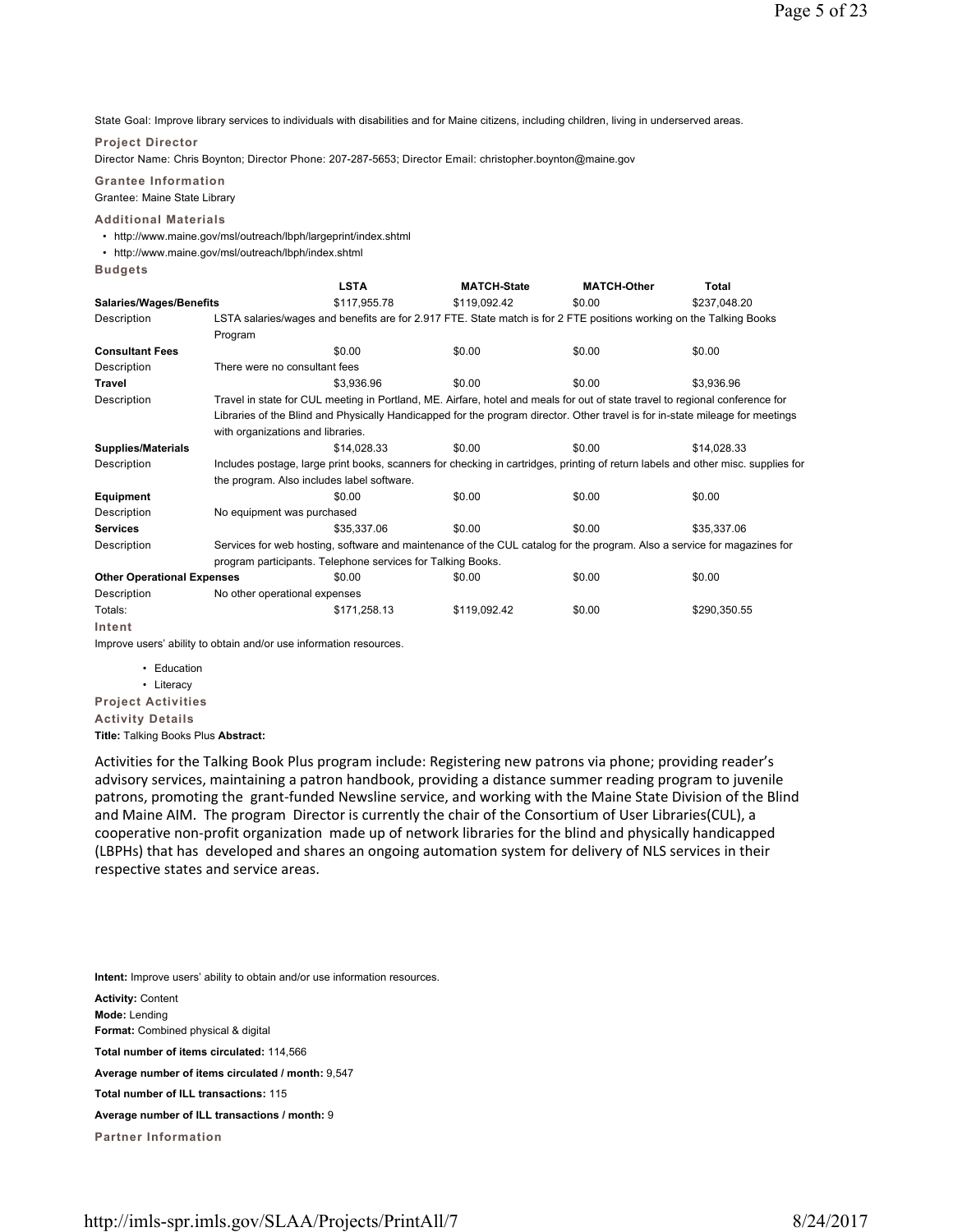Please identify the area(s) in which your partner organization(s) operates.

**Libraries:** No **Historical Societies or Organizations:** No **Museums:** No **Archives:** No **Cultural Heritage Organization Multi-type:** No **Preschools:** No **Schools:** No **Adult Education:** No **Human Service Organizations:** No **Other:** No

Please identify the legal type of the partner organization(s) for this project.

**Federal Government:** Yes **State Government:** Yes **Local Government:** Yes **School District:** Yes **Non-Profit:** Yes **Private Sector:** No **Tribe:** No

**Is the activity directed at the library workforce:** No

**For a targeted group or for the general population:** Targeted **Geographic community of the targeted group:** Urban, Suburban, Rural **For what age groups:** All Ages,

**For what economic types:** EconomicNotApplicable **For what ethnicity types:** EthnicityNotApplicable, **Is the activity directed at families:** No **Is the activity directed at intergenerational groups:** No **Is the activity targeted at immigrants/refugees:** No **Is the activity directed at those with disabilities:** Yes **Limited functional literacy or informational skills:** No **Is the activity category not already captured:** No

**Is the activity state-wide:** Yes

**Specific Locations:** No

**Institution Types Public Libraries:** 0, **Academic Libraries:** 0, **SLAA:** 1, **Consortia:** 0, **Special Libraries:** 0, **School Libraries:** 0, **Other:** 0

#### **Activity Details**

**Title:** Talking Books Recording Project **Abstract:**

The Maine State Library (MSL) records Maine materials not recorded by the National Library Services for the Blind and Physically Handicapped (NLS). The MSL has an on-site recording studio and a part-time librarian who manages the projects and volunteers.

**Intent:** Improve users' ability to obtain and/or use information resources.

**Activity:** Content **Mode:** Creation **Format:** Digital **Number of items digitized:** 4 **Number of items digitized and available to the public:** 4 **Number of physical items:** 41 **Number of open-source applications/software/systems:** 0 **Number of proprietary applications/software/systems:** 0 **Number of learning resources (e.g. toolkits, guides):** 0 **Number of plans/frameworks:** 0

**Partner Information** Please identify the area(s) in which your partner organization(s) operates.

**Libraries:** No **Historical Societies or Organizations:** No **Museums:** No **Archives:** No **Cultural Heritage Organization Multi-type:** No **Preschools:** No **Schools:** No **Adult Education:** No **Human Service Organizations:** No **Other:** No

Please identify the legal type of the partner organization(s) for this project.

**Federal Government:** Yes **State Government:** No **Local Government:** No **School District:** No **Non-Profit:** No **Private Sector:** No **Tribe:** No

**Is the activity directed at the library workforce:** No

For a targeted group or for the general population: Targeted Geographic community of the targeted group: Urban, Suburban, Rural For what **age groups:** All Ages,

**For what economic types:** EconomicNotApplicable **For what ethnicity types:** EthnicityNotApplicable, **Is the activity directed at families:** No **Is the activity directed at intergenerational groups:** No **Is the activity targeted at immigrants/refugees:** No **Is the activity directed at those with disabilities:** Yes **Limited functional literacy or informational skills:** No **Is the activity category not already captured:** No

**Is the activity state-wide:** Yes

**Specific Locations:** No

**Institution Types Public Libraries:** 0, **Academic Libraries:** 0, **SLAA:** 1, **Consortia:** 0, **Special Libraries:** 0, **School Libraries:** 0, **Other:** 1

**Activity Details**

**Title:** Large Print Books **Abstract:**

Large print books are circulated to program participants as well as to public libraries, schools and retirement homes in Maine.

**Intent:** Improve users' ability to obtain and/or use information resources.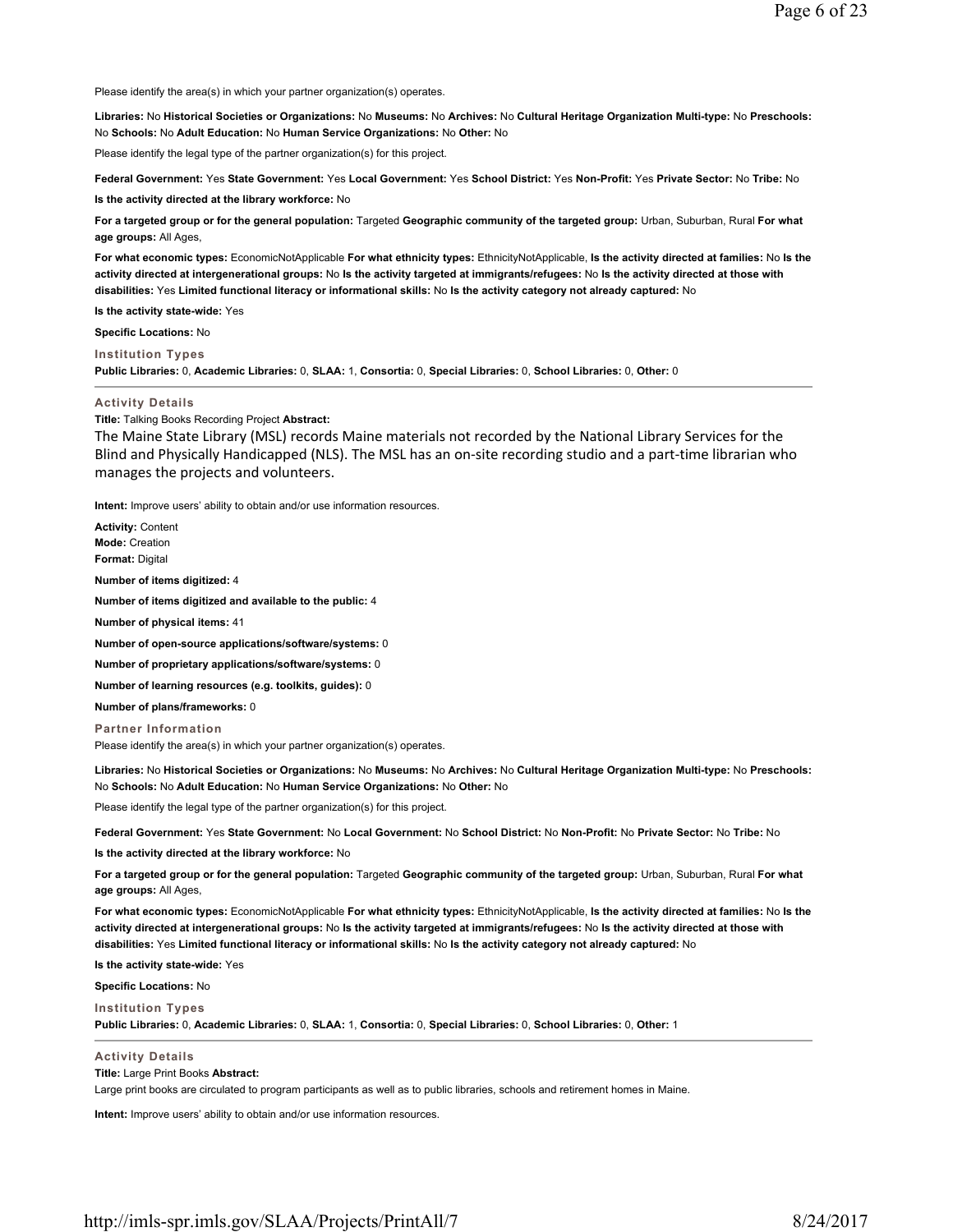**Activity:** Content **Mode:** Lending **Format:** Physical

**Total number of items circulated:** 13,283

**Average number of items circulated / month:** 1,106

**Total number of ILL transactions:** 0

**Average number of ILL transactions / month:** 0

**Partner Information** Please identify the area(s) in which your partner organization(s) operates.

**Libraries:** No **Historical Societies or Organizations:** No **Museums:** No **Archives:** No **Cultural Heritage Organization Multi-type:** No **Preschools:** No **Schools:** No **Adult Education:** No **Human Service Organizations:** No **Other:** No

Please identify the legal type of the partner organization(s) for this project.

**Federal Government:** No **State Government:** No **Local Government:** Yes **School District:** No **Non-Profit:** Yes **Private Sector:** No **Tribe:** No

**Is the activity directed at the library workforce:** No

For a targeted group or for the general population: Targeted Geographic community of the targeted group: Urban, Suburban, Rural For what **age groups:** All Ages,

**For what economic types:** EconomicNotApplicable **For what ethnicity types:** EthnicityNotApplicable, **Is the activity directed at families:** No **Is the activity directed at intergenerational groups:** No **Is the activity targeted at immigrants/refugees:** No **Is the activity directed at those with disabilities:** Yes **Limited functional literacy or informational skills:** No **Is the activity category not already captured:** No

**Is the activity state-wide:** Yes

**Specific Locations:** No **Institution Types**

# **Public Libraries:** 127, **Academic Libraries:** 0, **SLAA:** 0, **Consortia:** 0, **Special Libraries:** 0, **School Libraries:** 28, **Other:** 66

**Project Outcomes**

#### **List any important findings or outcomes from your project:**

Audio cassettes are now discontinued, we now circulate audio digital cartridges exclusively. The BARD downloads have increased about 13% over last year, and account for about 23% of total circulation.

#### **Please briefly describe importance of findings.**

We will continue to monitor the increase of the use of BARD.

**What methods did you use to determine your findings? Check all that apply.**

Survey

Review of Administrative Data

# **Based on outputs, outcomes and/or other results, explain any significant lessons learned from these findings for either the SLAA or others in the LIS field.**

There still remains a huge demand for reader's advisory services for the blind and visually impaired who have yet to move to BARD. Large print demand is decreasing.

**Do you anticipate continuing this project after the current reporting period ends?** Yes

**Do you anticipate any change in level of effort?** No

**Do you anticipate any change in the project's scope?** No

# **Do you anticipate any other changes in the project?** No

Exemplary: No

**Project Tags** blind

**Project Information** Fiscal Year: 2015 State: ME Version: 2 SPR Project Code: 2015-ME-75926

Title: Partnership with the University of Maine for Maine InfoNet State Project Code: 6 Start Date: 10/01/2014 End Date: 09/30/2016 Status: Accepted Abstract: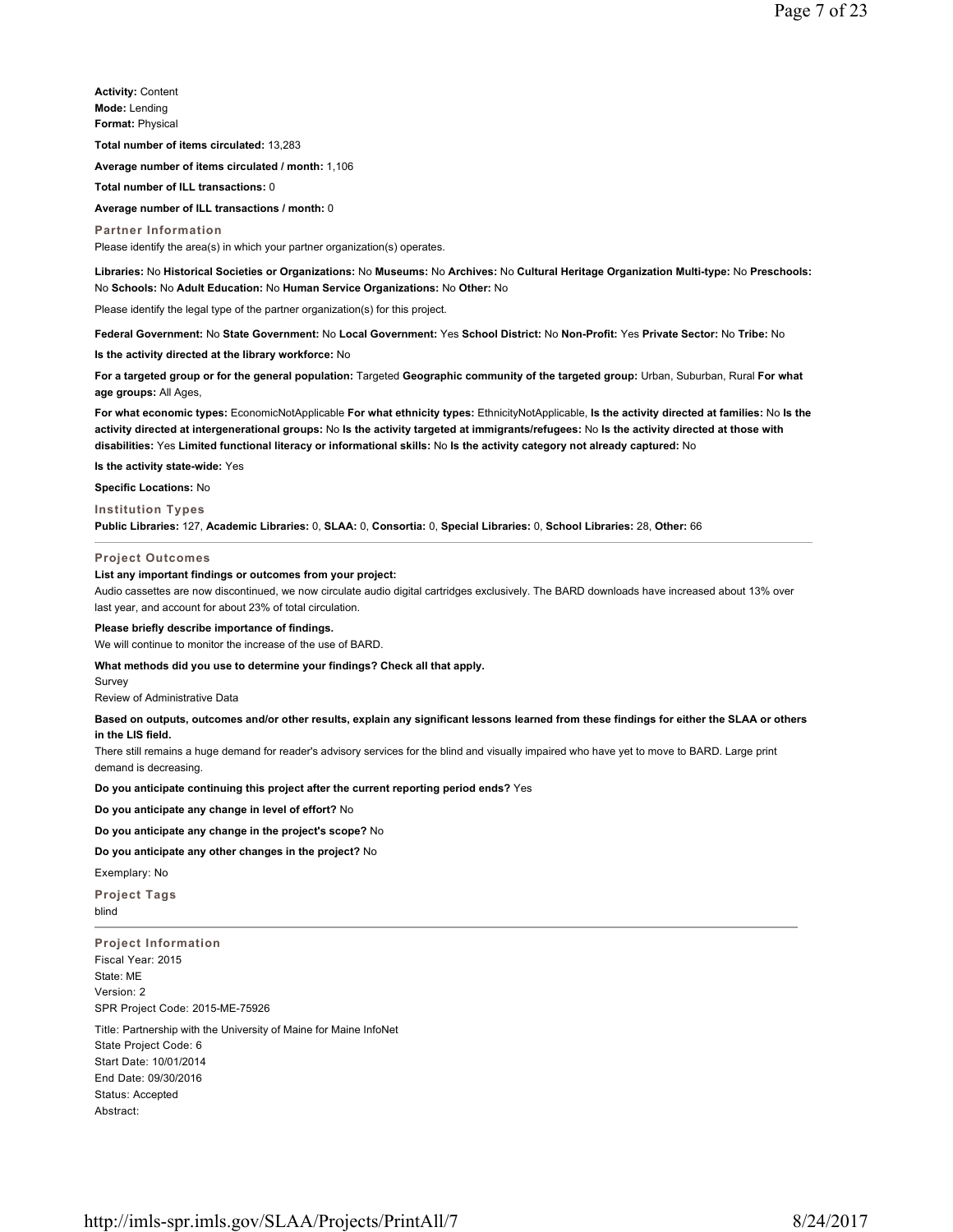Maine InfoNet is a collaborative of academic, public, school, and special libraries that provides leadership in resource sharing, promotes cost effective solutions for quality library information services, and supports the cultural, educational, and economic development of Maine. Supported by the Maine State Library and the University of Maine System, Maine InfoNet connects the people of Maine to information and ideas through library cooperation. A Board of Directors oversees the operation of Maine InfoNet and takes the lead in planning and the establishment of policies. The Maine State Librarian is a member of this Board along with 12 other members from the Maine library community. Maine InfoNet is dedicated to improving information and library service to all Maine citizens through online systems and technology. It develops and manages services that unite electronic and physical resources to form a digital library for all of Maine.

State Goal: Expand library resource sharing and services for all Maine citizens.

**Project Director**

Director Name: James Jackson Sanborn; Director Phone: 207-581-3083; Director Email: james.jacksonsanborn@maineinfonet.org

**Grantee Information**

Grantee: Maine State Library

**Additional Materials**

• http://www.maineinfonet.org/

• http://download.maineinfonet.org/171EEF0C-748F-40C4-BB6C-E41CA07402C6/10/50/en/Default.htm

• http://libraries.maine.edu/mainedatabases/

**Budgets**

|                                   |                                                                                                                                 | <b>LSTA</b>                                                                                                                  | <b>MATCH-State</b> | <b>MATCH-Other</b> | Total        |  |  |  |
|-----------------------------------|---------------------------------------------------------------------------------------------------------------------------------|------------------------------------------------------------------------------------------------------------------------------|--------------------|--------------------|--------------|--|--|--|
| <b>Salaries/Wages/Benefits</b>    |                                                                                                                                 | \$81,089.06                                                                                                                  | \$114,462.25       | \$0.00             | \$195,551.31 |  |  |  |
| Description                       |                                                                                                                                 | Salary for 1.17 FTE that work on Maine InfoNet project and 1 FTE state funded as match. The Systems Training and Support     |                    |                    |              |  |  |  |
|                                   | Librarian is federally funded and the Library Systems Manager is state funded with the balance for management by Library        |                                                                                                                              |                    |                    |              |  |  |  |
|                                   | Development Director.                                                                                                           |                                                                                                                              |                    |                    |              |  |  |  |
| <b>Consultant Fees</b>            |                                                                                                                                 | \$0.00                                                                                                                       | \$0.00             | \$0.00             | \$0.00       |  |  |  |
| Description                       |                                                                                                                                 |                                                                                                                              |                    |                    |              |  |  |  |
| <b>Travel</b>                     |                                                                                                                                 | \$1.589.09                                                                                                                   | \$0.00             | \$0.00             | \$1,589.09   |  |  |  |
| Description                       | In-state travel mileage reimbursement for the Systems Training and Support Librarian and the part-time cataloging trainer. Also |                                                                                                                              |                    |                    |              |  |  |  |
|                                   |                                                                                                                                 | included is travel for out of state training for Sierra ILS.                                                                 |                    |                    |              |  |  |  |
| <b>Supplies/Materials</b>         |                                                                                                                                 | \$0.00                                                                                                                       | \$0.00             | \$0.00             | \$0.00       |  |  |  |
| Description                       | No supplies and materials                                                                                                       |                                                                                                                              |                    |                    |              |  |  |  |
| Equipment                         |                                                                                                                                 | \$0.00                                                                                                                       | \$0.00             | \$0.00             | \$0.00       |  |  |  |
| Description                       | No equipment                                                                                                                    |                                                                                                                              |                    |                    |              |  |  |  |
| <b>Services</b>                   |                                                                                                                                 | \$100.941.42                                                                                                                 | \$275,000.00       | \$0.00             | \$375.941.42 |  |  |  |
| Description                       |                                                                                                                                 | The Maine State Library has a contract with the University of Maine System to pay half the salary and benefits for the Maine |                    |                    |              |  |  |  |
|                                   | InfoNet Executive Director. Cost also include services for a part-time cataloger for training and database cleanup. Amount also |                                                                                                                              |                    |                    |              |  |  |  |
|                                   | includes subscription to SkyRiver for MILS consortial ILS. Also includes telephone services. Match amount is from the same      |                                                                                                                              |                    |                    |              |  |  |  |
|                                   | contract for databases managed by InfoNet.                                                                                      |                                                                                                                              |                    |                    |              |  |  |  |
| <b>Other Operational Expenses</b> |                                                                                                                                 | \$0.00                                                                                                                       | \$0.00             | \$0.00             | \$0.00       |  |  |  |
| Description                       | No other operational expenses                                                                                                   |                                                                                                                              |                    |                    |              |  |  |  |
| Totals:                           |                                                                                                                                 | \$183,619.57                                                                                                                 | \$389,462.25       | \$0.00             | \$573,081.82 |  |  |  |
| Intent                            |                                                                                                                                 |                                                                                                                              |                    |                    |              |  |  |  |

Improve users' ability to obtain and/or use information resources.

• General (select only for electronic databases or other data sources)

**Project Activities**

**Activity Details**

**Title:** Maine ILS and Statewide Catalog **Abstract:**

Maine InfoNet manages three statewide ILS consortia as well as the statewide catalog – MaineCat. The URSUS consortia includes 13 libraries: University of Maine System libraries, the Maine State Library, the Maine Law and Legislative Library and Bangor Public Library. The Minerva consortia include 68 public, school, academic and hospital libraries. The new MILS system for small libraries is includes 4 libraries. All three consortia use the same ILS system, are scaled to size and capacity and all feed into the state catalog, MaineCat. Maine InfoNet provides the management, technological infrastructure, help desk ticketing system, and training. The SOLAR program for libraries on other systems was ended in late 2016.

**Intent:** Improve users' ability to obtain and/or use information resources.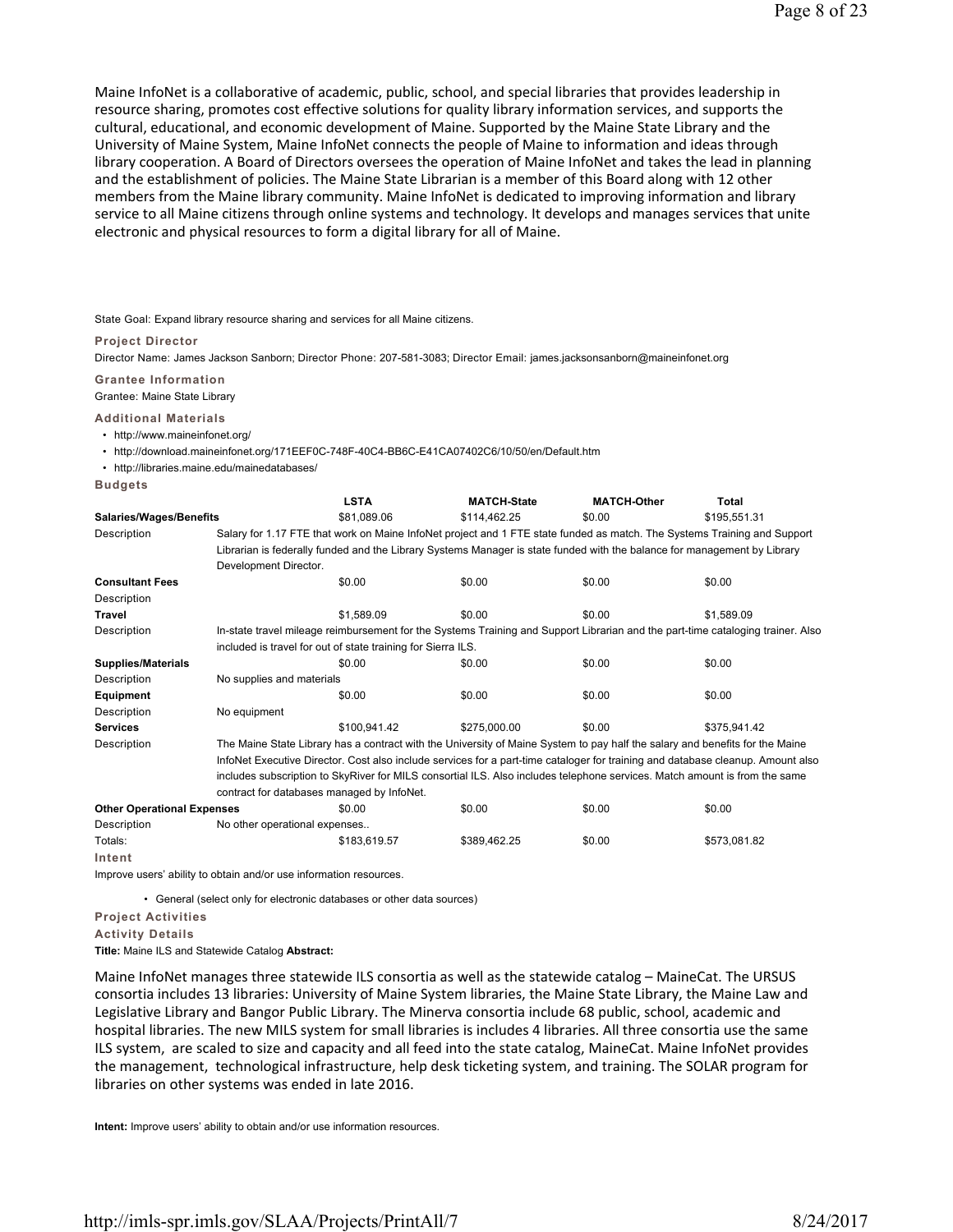**Activity:** Content **Mode:** Lending **Format:** Combined physical & digital

**Total number of items circulated:** 4,703,625

**Average number of items circulated / month:** 391,968

**Total number of ILL transactions:** 0

**Average number of ILL transactions / month:** 0

**Partner Information** Please identify the area(s) in which your partner organization(s) operates.

**Libraries:** No **Historical Societies or Organizations:** No **Museums:** No **Archives:** No **Cultural Heritage Organization Multi-type:** No **Preschools:** No **Schools:** No **Adult Education:** No **Human Service Organizations:** No **Other:** No

Please identify the legal type of the partner organization(s) for this project.

**Federal Government:** No **State Government:** Yes **Local Government:** Yes **School District:** Yes **Non-Profit:** Yes **Private Sector:** No **Tribe:** No

**Is the activity directed at the library workforce:** No

**For a targeted group or for the general population:** General **Geographic community of the targeted group:** Urban, Suburban, Rural **For what age groups:** 

**Is the activity state-wide:** Yes

**Specific Locations:** No

**Institution Types**

**Public Libraries:** 61, **Academic Libraries:** 38, **SLAA:** 1, **Consortia:** 4, **Special Libraries:** 24, **School Libraries:** 4, **Other:** 0

**Activity Details**

**Title:** Maine's Virtual Library - MARVEL **Abstract:**

Maine InfoNet manages Maine's Virtual Library, known as MARVEL. This collection of online resources provides access to full text and abstracts from magazines, newspapers and reference books. MARVEL is provided free of charge to all library types and Maine citizens from home. MARVEL is funded by the Maine State Library, the University of Maine, the Maine Telecommunications Education Access Fund via the Public Utilities Commission as well as Colby, Bates, and Bowdoin colleges.

**Intent:** Improve users' ability to obtain and/or use information resources.

**Activity:** Content **Mode:** Acquisition

**Format:** Digital

**Number of hardware acquired:** 0

**Number of software acquired:** 0

**Number of licensed databases acquired:** 63

**Number of print materials (books & government documents) acquired:** 0

**Number of electronic materials acquired:** 0

**Number of audio/visual units (audio discs, talking books, other recordings) acquired:** 0

#### **Partner Information**

Please identify the area(s) in which your partner organization(s) operates.

**Libraries:** No **Historical Societies or Organizations:** No **Museums:** No **Archives:** No **Cultural Heritage Organization Multi-type:** No **Preschools:** No **Schools:** No **Adult Education:** No **Human Service Organizations:** No **Other:** No

Please identify the legal type of the partner organization(s) for this project.

**Federal Government:** No **State Government:** Yes **Local Government:** Yes **School District:** Yes **Non-Profit:** Yes **Private Sector:** No **Tribe:** No

**Is the activity directed at the library workforce:** No

**For a targeted group or for the general population:** General **Geographic community of the targeted group:** Urban, Suburban, Rural **For what age groups:** 

**Is the activity state-wide:** Yes

**Specific Locations:** No

**Institution Types Public Libraries:** 264, **Academic Libraries:** 37, **SLAA:** 1, **Consortia:** 0, **Special Libraries:** 40, **School Libraries:** 336, **Other:** 0

**Activity Details Title:** Download Library: E-books and Audiobooks **Abstract:**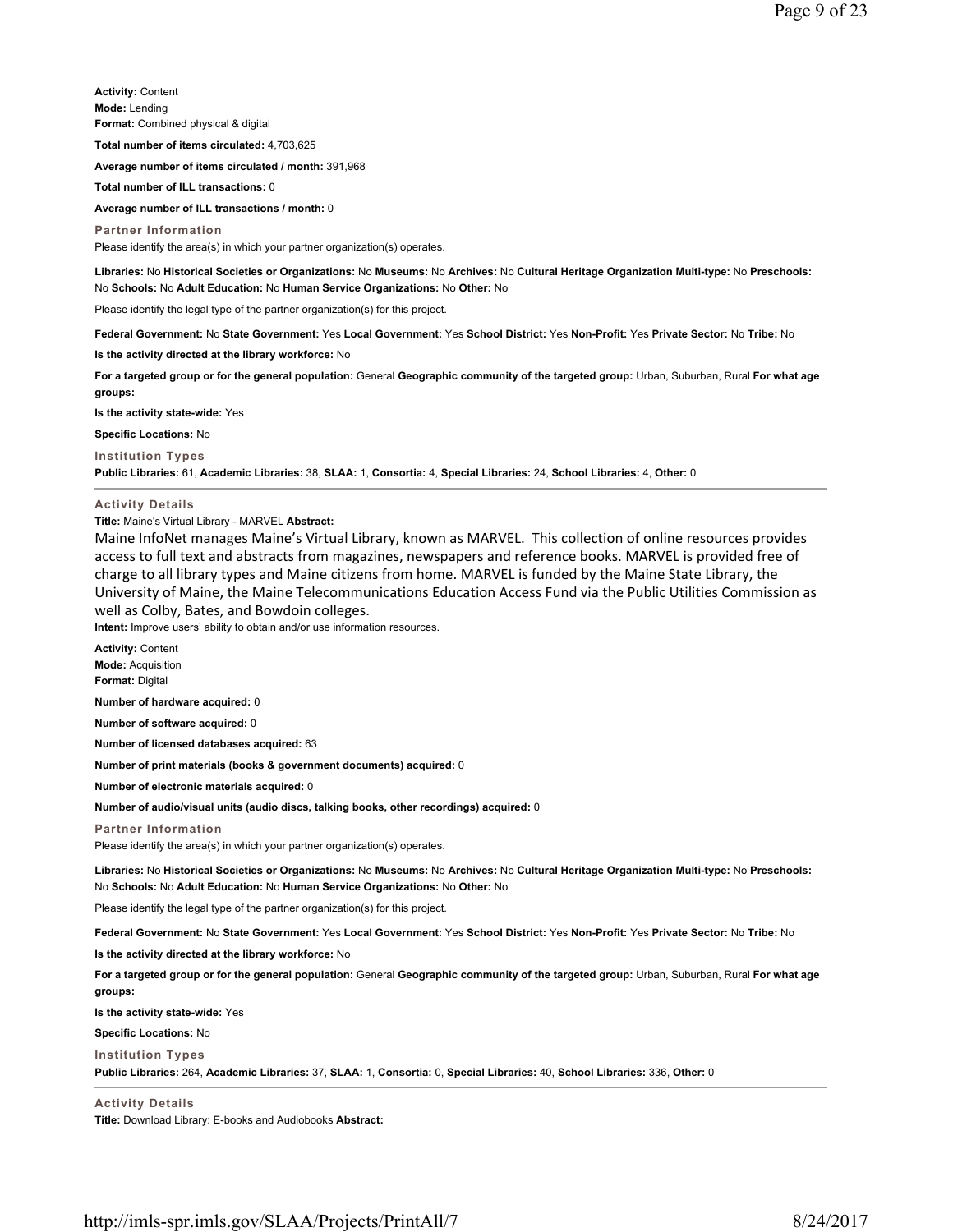Maine InfoNet also manages the Download Library of e-books and audiobooks for Maine libraries. The eBooks and audiobooks are both available to patrons of all member libraries that join this project. Libraries pay an annual membership fee which is used to purchase content and pay for licensing fees. Membership fees are based on library population served and range from a low of \$150 for libraries serving populations under 1,000 to a high of \$1,700 for libraries serving populations above 25,000. The initial set up fee upon joining is \$300.

**Intent:** Improve users' ability to obtain and/or use information resources.

**Activity:** Content **Mode:** Lending **Format:** Digital **Total number of items circulated:** 407,494 **Average number of items circulated / month:** 33,958 **Total number of ILL transactions:** 0 **Average number of ILL transactions / month:** 0 **Partner Information**

Please identify the area(s) in which your partner organization(s) operates.

**Libraries:** No **Historical Societies or Organizations:** No **Museums:** No **Archives:** No **Cultural Heritage Organization Multi-type:** No **Preschools:** No **Schools:** No **Adult Education:** No **Human Service Organizations:** No **Other:** No

Please identify the legal type of the partner organization(s) for this project.

**Federal Government:** No **State Government:** Yes **Local Government:** Yes **School District:** Yes **Non-Profit:** Yes **Private Sector:** No **Tribe:** No

**Is the activity directed at the library workforce:** No

**For a targeted group or for the general population:** General **Geographic community of the targeted group:** Urban, Suburban, Rural **For what age groups:** 

**Is the activity state-wide:** Yes

### **Specific Locations:** No

### **Institution Types**

**Public Libraries:** 178, **Academic Libraries:** 30, **SLAA:** 1, **Consortia:** 0, **Special Libraries:** 2, **School Libraries:** 23, **Other:** 0

#### **Project Outcomes**

#### **List any important findings or outcomes from your project:**

One of the important outcomes has been the establishment of the MILS consortia for small libraries. The main obstacle for the small libraries was cost. The goal was to find a system and price to widen the number of libraries to join a statewide system. Currently work with vendor now includes 4 MILS libraries up and running and 5 more in development. Expansion will continue in the upcoming year as more libraries apply for membership. An evaluation took place for the e-book platform during 2016 since the current vendor can't present pricing and inclusion in current model for more school libraries. Maine InfoNet will move to a new e-book delivery system in Spring/Summer 2017.

#### **Please briefly describe importance of findings.**

Maine InfoNet and Maine State Library are reaching goals for expanding the number of public libraries that can actively participate and utilizing the statewide catalog, MaineCat. By offering a scaled down version, easy copy cataloging, and lower costs, the number of libraries able to participate will increase. Attention to training needs for these new MILS libraries in a consistent manner is a 2017 goal.

## **What methods did you use to determine your findings? Check all that apply.**

Review of Administrative Data Interview/Focus Group Participant Observation **Other** 

### **Based on outputs, outcomes and/or other results, explain any significant lessons learned from these findings for either the SLAA or others in the LIS field.**

In Maine, where more than 50% of our public libraries serve populations under 3,000 people and 55% of our libraries have 2 paid staff - or less, it is significantly harder to provide an ILS that will fit all libraries ability to pay and manage. Many vendors do not want a multi library type statewide contract and it does not fit into their pricing models. Maine has always approached contracts for services to include all library types to try and achieve the best prices but there are challenges to that approach that we must deal with in the upcoming years as some products and vendors do not align with Maine's population and structure.

#### **Do you anticipate continuing this project after the current reporting period ends?** Yes

#### **Do you anticipate any change in level of effort?** Yes

We will continue to use both LSTA and state funds to expand and support the MILS program to more small, rural libraries in Maine. We anticipate adding 10 libraries per year. MSL and the University will continue to support Maine InfoNet for statewide resource sharing and technology infrastructure.

#### **Do you anticipate any change in the project's scope?** Yes

An evaluation of databases cost, benefit and use is planned for 2017.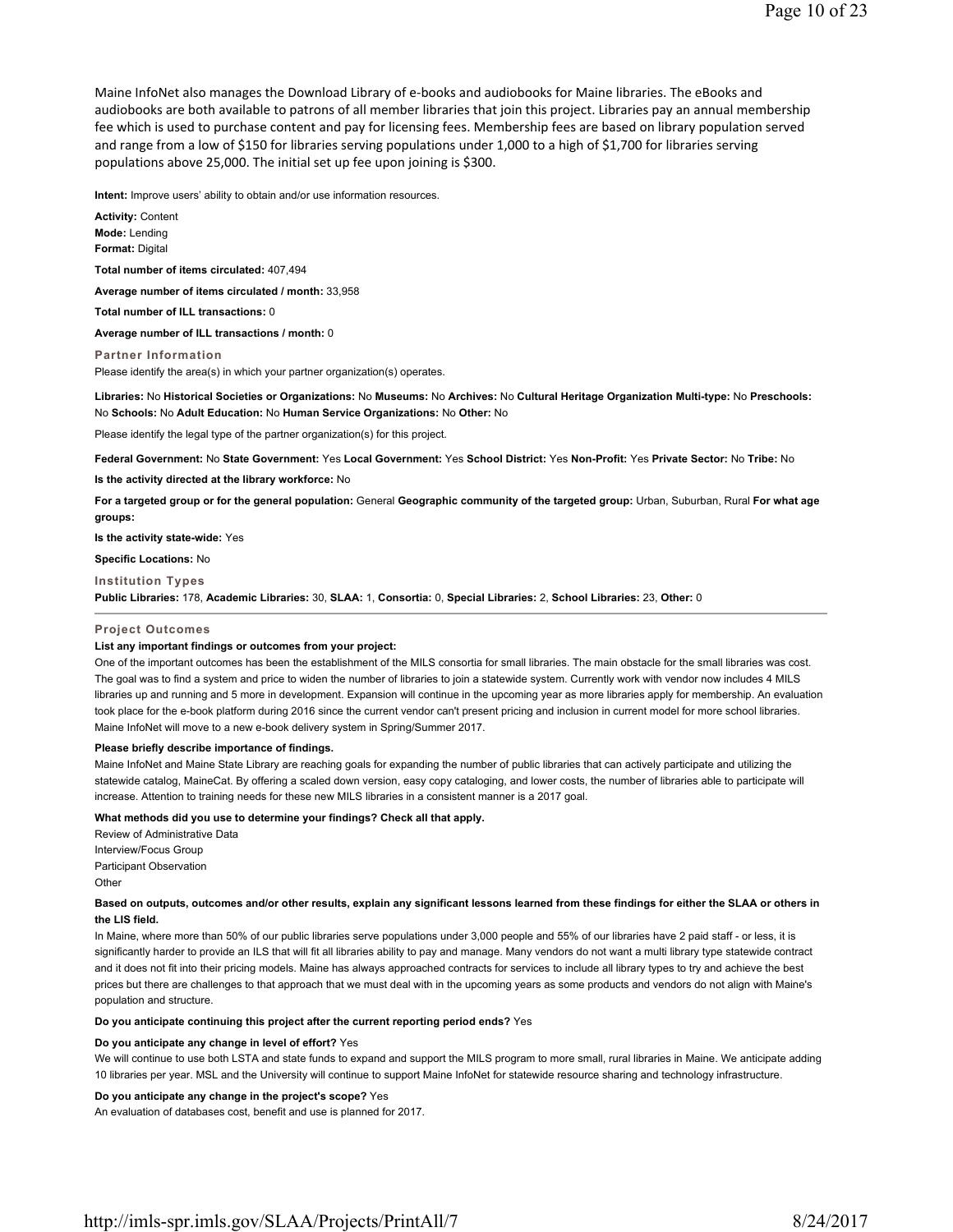# **Do you anticipate any other changes in the project?** Yes

Maine libraries may have to work with multiples vendors to accomplish resource sharing goals for ILS, e-books, etc.

Exemplary: No

**Project Tags** ILS, e-books, databases

**Project Information** Fiscal Year: 2015 State: ME Version: 2 SPR Project Code: 2015-ME-75927

Title: Maine Regional Library System-Area Reference and Resource Centers State Project Code: 3 Start Date: 10/01/2014 End Date: 09/30/2016 Status: Accepted Abstract:

The purpose of the Maine Regional Library System is to promote improved service for the constituents of member libraries. It was created by Public Law 626, enacted in 1973, and established three library districts based on population in an effort to improve library service for the citizens of Maine. The current population of Maine served by the ARRC system is estimated to be 1,329,328. Each district has a corresponding ARRC Library. ARRC services are tied to the specific geographic areas. Portland Public Library, the largest public library in the state, is the ARRC for the Southern Maine Library District (SMLD). The Maine State Library serves as the ARRC for the Central Maine Library District (CMLD) and the Bangor Public Library is the ARRC for the Northeastern Maine Library District (NMLD). The Portland Public Library serves Cumberland and York counties plus selected Oxford county towns (Brownfield, Denmark, Fryeburg,Hiram and Lovell). The Maine State Library serves Androscoggin, Franklin, Kennebec, Lincoln, Oxford, Sagadahoc, and Somerset counties. The Bangor Public Library serves Aroostook, Hancock, Knox, Penobscot, Piscataquis, Waldo, and Washington counties. Bangor Public Library and Portland Public Library receive state and federal aid from the Maine State Library for the purpose of making "their resources and services available without charge to all residents in their Districts...." The Maine State Library serves as the ARRC for the Central Maine Library Districtand uses a combination of state and federal funds to deliver their ARRC services. The Lewiston Public Library's fiction collection also supplements the MSL collection for ARRC interlibrary loan. Interlibrary Loan, free library cards for patrons in the Districts and backup reference services for libraries and patrons are services of the Maine ARRCs.

# State Goal: Expand and enhance life‐long learning opportunities for librarians and Maine citizens

#### **Project Director**

Director Name: Janet McKenney; Director Phone: 207-287-5620; Director Email: janet.mckenney@maine.gov

**Grantee Information**

Grantee: Maine State Library

## **Additional Materials**

- https://www.portlandlibrary.com/using-the-library/services-for-librarians/
- http://www.maine.gov/msl/services/ask.htm
- http://www.maine.gov/msl/libs/services/illnmld.htm
- http://www.maine.gov/msl/libs/interlib/delivery.shtml
- http://www.maine.gov/msl/libs/interlib/
- http://www.bangorpubliclibrary.org/nmld-ill.htm
- http://www.maine.gov/msl/libs/services/smldarrc.htm

**Budgets**

|                           |                                                                                                                                    | LSTA         | <b>MATCH-State</b>                                                                            | <b>MATCH-Other</b>                                                                                                               | Total        |  |  |
|---------------------------|------------------------------------------------------------------------------------------------------------------------------------|--------------|-----------------------------------------------------------------------------------------------|----------------------------------------------------------------------------------------------------------------------------------|--------------|--|--|
| Salaries/Wages/Benefits   |                                                                                                                                    | \$91.475.39  | \$18,330.37                                                                                   | \$0.00                                                                                                                           | \$109,805.76 |  |  |
| Description               |                                                                                                                                    |              |                                                                                               | This amount represents 1.9 FTE for Interlibrary loan library, cataloging and management staff for the ARRC services to libraries |              |  |  |
|                           |                                                                                                                                    |              | and patrons. State salary match is represents state funded portion of ILL Coordinator salary. |                                                                                                                                  |              |  |  |
| <b>Consultant Fees</b>    |                                                                                                                                    | \$0.00       | \$0.00                                                                                        | \$0.00                                                                                                                           | \$0.00       |  |  |
| Description               | No consultant fees                                                                                                                 |              |                                                                                               |                                                                                                                                  |              |  |  |
| Travel                    |                                                                                                                                    | \$9.486.37   | \$0.00                                                                                        | \$0.00                                                                                                                           | \$9.486.37   |  |  |
| Description               | In-state travel for ARRC staff is \$1842.83. ARRC sponsorship for ILEAD Meeting space and hotel is \$4600. Balance is out of state |              |                                                                                               |                                                                                                                                  |              |  |  |
|                           |                                                                                                                                    |              | for 1 conference for the ARRC director and 2 registrations for ARRC staff to RIPL.            |                                                                                                                                  |              |  |  |
| <b>Supplies/Materials</b> |                                                                                                                                    | \$16,970.96  | \$0.00                                                                                        | \$0.00                                                                                                                           | \$16,970.96  |  |  |
| Description               |                                                                                                                                    |              |                                                                                               | Supplies and materials include postage and supplies for Interlibrary Loan, van delivery totes and bags, Includes supplies for    |              |  |  |
|                           | meeting packets, color ink cartridges for handouts and brochures.                                                                  |              |                                                                                               |                                                                                                                                  |              |  |  |
| Equipment                 |                                                                                                                                    | \$0.00       | \$0.00                                                                                        | \$0.00                                                                                                                           | \$0.00       |  |  |
| Description               | No equipment purchased                                                                                                             |              |                                                                                               |                                                                                                                                  |              |  |  |
| <b>Services</b>           |                                                                                                                                    | \$246,025.69 | \$14,256.00                                                                                   | \$0.00                                                                                                                           | \$260.281.69 |  |  |
| Description               |                                                                                                                                    |              |                                                                                               |                                                                                                                                  |              |  |  |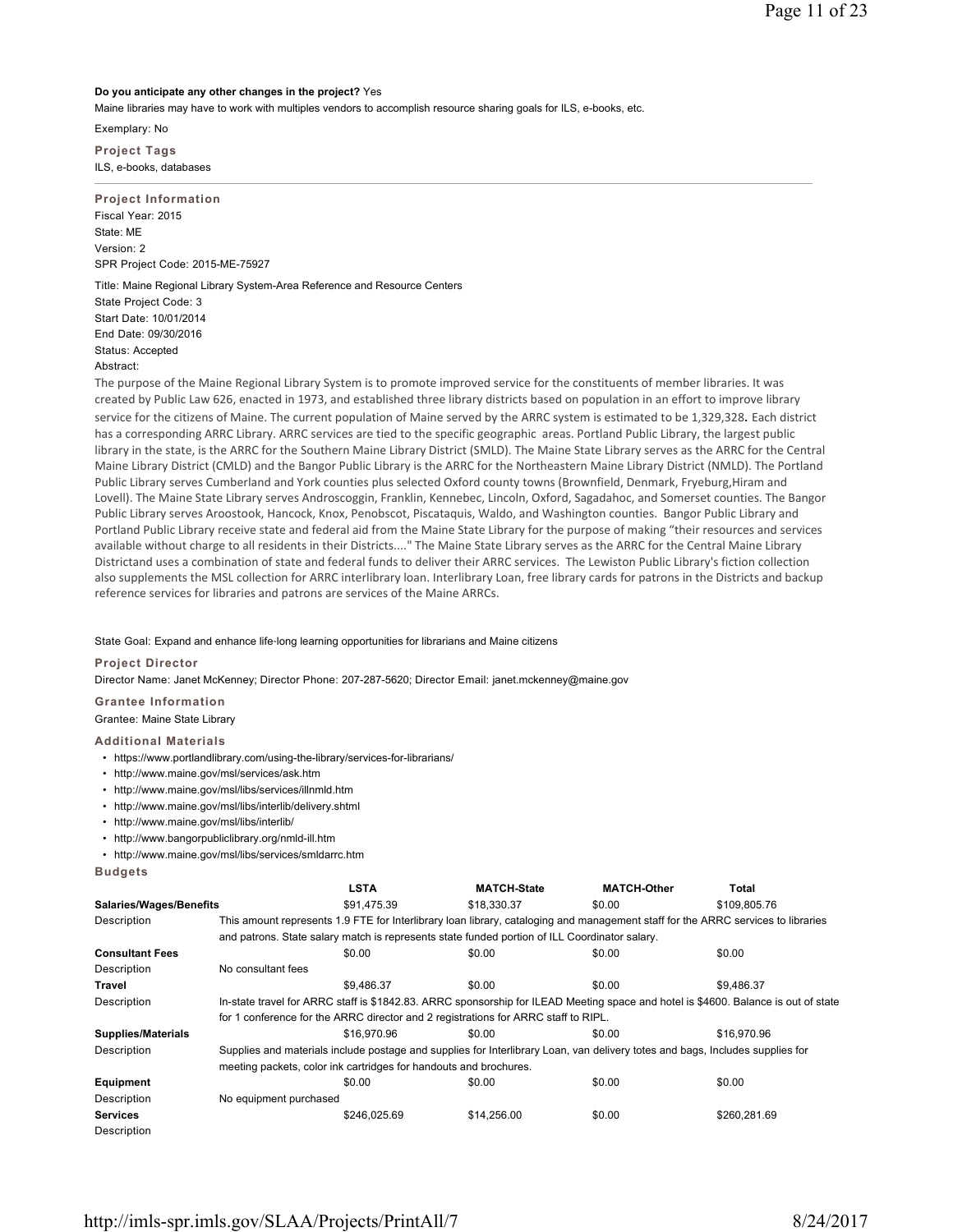\$38,494.04 are for contract with Bangor Public Library for the NMLD consultant from July 1, 2015-December 31, 2015 plus associated costs for the office (supplies, parking, etc.). \$16,024.32 are for a payroll services contract for part-time STEM/Emerging technologies librarian to work with public libraries. The balance covers special van delivery services for Cornerstones of Science trunks. Cost for 26 public access computers for access and support by the Office of Information technology. The match from state funds for subscription/replenishment to comply with CIPA. Also, telephone services.

# **Other Operational Expenses** \$0.00 \$0.00 \$0.00 \$0.00 Description No Other Operational Expenses. Totals: \$363,958.41 \$32,586.37 \$0.00 \$396,544.78 **Intent**

Improve users' ability to obtain and/or use information resources.

- Outreach & Partnerships
- Systems & Technologies

**Project Activities**

#### **Activity Details**

**Title:** ARRC - Interlibrary Loan **Abstract:**

ARRCs provide interlibrary loan service for libraries and citizens in the districts of the Maine Regional Library System. The Maine State Library and Lewiston Public Library serve as the ILL ARRC for the Central Maine Library District (CMLD). The Bangor Public Library serves as the ILL ARRC for the Northeastern Maine Library District (NMLD) and Portland Public Library serves as the ILL ARRC for the Southern Maine Library District. District libraries that are not part of the state supported ILS (Minerva) are able to make requests through their assigned ARRC. District libraries include all library types: public, school, academic and special.

**Intent:** Improve users' ability to obtain and/or use information resources.

**Activity:** Content **Mode:** Lending **Format:** Physical

**Total number of items circulated:** 0

**Average number of items circulated / month:** 0

**Total number of ILL transactions:** 28,786

**Average number of ILL transactions / month:** 2,399

**Partner Information** Please identify the area(s) in which your partner organization(s) operates.

**Libraries:** No **Historical Societies or Organizations:** No **Museums:** No **Archives:** No **Cultural Heritage Organization Multi-type:** No **Preschools:** No **Schools:** No **Adult Education:** No **Human Service Organizations:** No **Other:** No

Please identify the legal type of the partner organization(s) for this project.

**Federal Government:** No **State Government:** Yes **Local Government:** Yes **School District:** Yes **Non-Profit:** Yes **Private Sector:** No **Tribe:** No

**Is the activity directed at the library workforce:** No

**For a targeted group or for the general population:** General **Geographic community of the targeted group:** Urban, Suburban, Rural **For what age groups:** 

**Is the activity state-wide:** Yes

**Specific Locations:** No

**Institution Types Public Libraries:** 264, **Academic Libraries:** 37, **SLAA:** 1, **Consortia:** 4, **Special Libraries:** 40, **School Libraries:** 336, **Other:** 0

## **Activity Details**

**Title:** ARRC - Borrower Cards **Abstract:**

ARRCs provide borrower cards to Maine residents in the districts of the Maine Regional Library System. The Maine State Library provides a free card to any Maine citizen and through the ARRC agreement provides cards to residents in the CMLD district (Androscoggin, Franklin, Kennebec, Lincoln, Oxford, Sagadahoc and Somerset counties). The Bangor Public Library provides a free card to any Maine citizen and through the ARRC agreement provide cards to residents in the NMLD district (Aroostook, Hancock, Knox, Penobscot, Piscataquis, Waldo, and Washington counties). Portland Public Library provides a free card to residents of Cumberland, York and selected Oxford county towns (Brownfield, Denmark, Fryeburg, Hiram, and Lovell).

**Intent:** Improve users' ability to obtain and/or use information resources.

**Activity:** Content **Mode:** Other **Format:** Combined physical & digital

**Partner Information** Please identify the area(s) in which your partner organization(s) operates.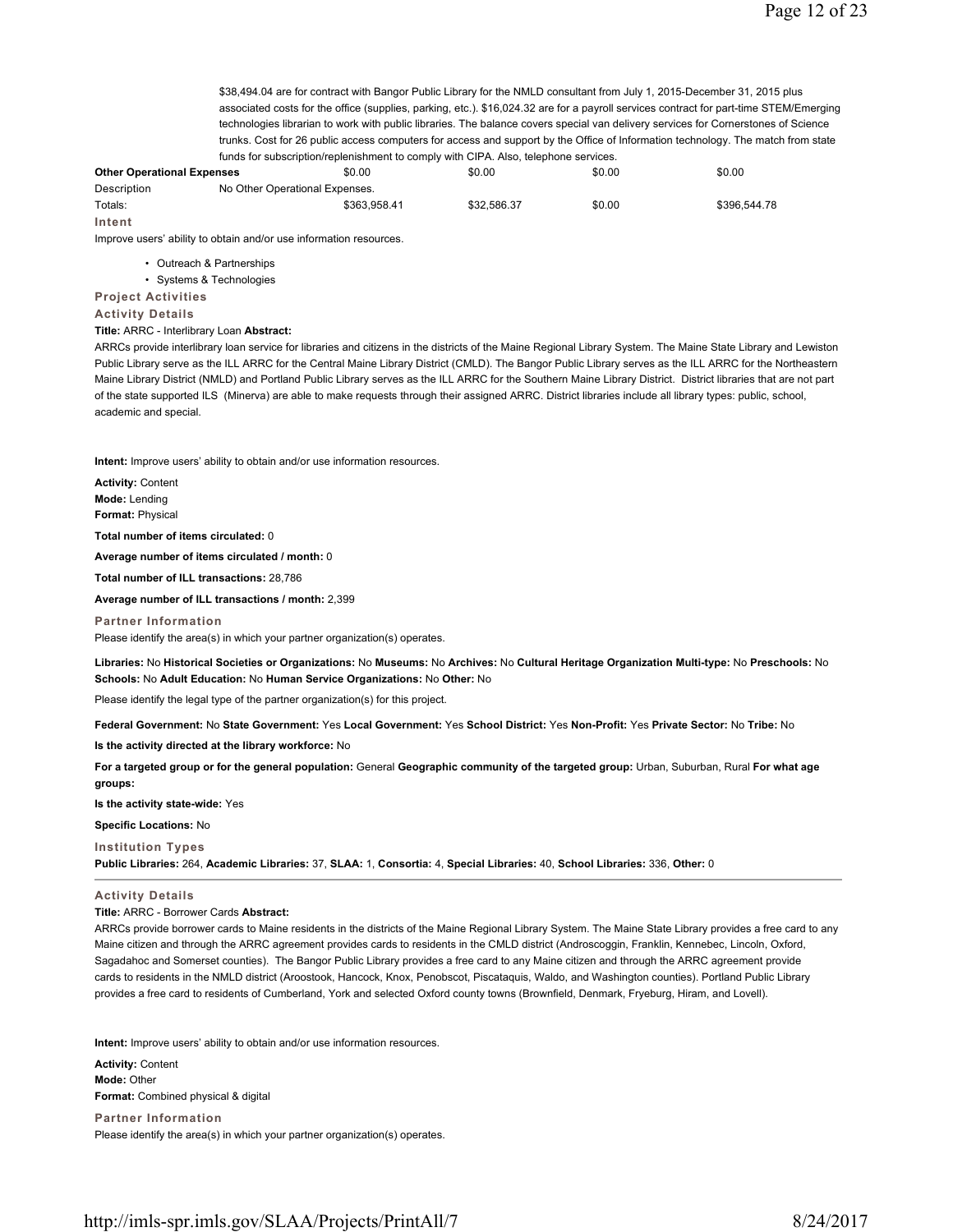**Libraries:** No **Historical Societies or Organizations:** No **Museums:** No **Archives:** No **Cultural Heritage Organization Multi-type:** No **Preschools:** No **Schools:** No **Adult Education:** No **Human Service Organizations:** No **Other:** No

Please identify the legal type of the partner organization(s) for this project.

**Federal Government:** No **State Government:** Yes **Local Government:** Yes **School District:** Yes **Non-Profit:** Yes **Private Sector:** No **Tribe:** No

**Is the activity directed at the library workforce:** No

**For a targeted group or for the general population:** General **Geographic community of the targeted group:** Urban, Suburban, Rural **For what age groups:** 

**Is the activity state-wide:** Yes

**Specific Locations:** No

### **Institution Types**

**Public Libraries:** 264, **Academic Libraries:** 37, **SLAA:** 1, **Consortia:** 0, **Special Libraries:** 40, **School Libraries:** 337, **Other:** 0

## **Activity Details**

### **Title:** ARRC - Reference Services **Abstract:**

ARRCs provide references services to Maine Regional Library System district libraries with and without a reference librarian as well as directly to patrons in their regions. The Maine State Library, Bangor Public Library and Portland Public Library all have degreed and experienced reference librarians available in person, via phone and via email to answer quick or detailed reference questions. Many small libraries call for patrons when the answers to questions are not available using the librarian's reference skills or the library's online or local reference resources. Statistics are reported for all reference questions since librarians will not ask a patron or library to identify their regional district or location.

**Intent:** Improve users' ability to obtain and/or use information resources.

**Activity:** Instruction **Mode:** Consultation/drop-in/referral **Format:** Combined in-person & virtual

**Total number of consultation/reference transactions:** 38,788

**Average number of consultation/reference transactions per month:** 3,232

**Partner Information**

Please identify the area(s) in which your partner organization(s) operates.

**Libraries:** No **Historical Societies or Organizations:** No **Museums:** No **Archives:** No **Cultural Heritage Organization Multi-type:** No **Preschools:** No **Schools:** No **Adult Education:** No **Human Service Organizations:** No **Other:** No

Please identify the legal type of the partner organization(s) for this project.

**Federal Government:** No **State Government:** Yes **Local Government:** Yes **School District:** Yes **Non-Profit:** No **Private Sector:** No **Tribe:** No

**Is the activity directed at the library workforce:** No

**For a targeted group or for the general population:** General **Geographic community of the targeted group:** Urban, Suburban, Rural **For what age groups:** 

**Is the activity state-wide:** Yes

**Specific Locations:** No

**Institution Types Public Libraries:** 264, **Academic Libraries:** 37, **SLAA:** 1, **Consortia:** 0, **Special Libraries:** 40, **School Libraries:** 336, **Other:** 0

### **Activity Details**

**Title:** Maine State Library - Public Access Computing **Abstract:**

The Maine State Library offers public access computers inthe Augusta office. Both federal and state funds are used for the purchase,internet access and support of these computers by the Office of InformationTechnology. Both state and federal funds are used to support this service topatrons who use the library.

**Intent:** Improve users' ability to obtain and/or use information resources.

**Activity:** Content **Mode:** Other **Format:** Digital

**Partner Information**

Please identify the area(s) in which your partner organization(s) operates.

**Libraries:** No **Historical Societies or Organizations:** No **Museums:** No **Archives:** No **Cultural Heritage Organization Multi-type:** No **Preschools:** No **Schools:** No **Adult Education:** No **Human Service Organizations:** No **Other:** No

Please identify the legal type of the partner organization(s) for this project.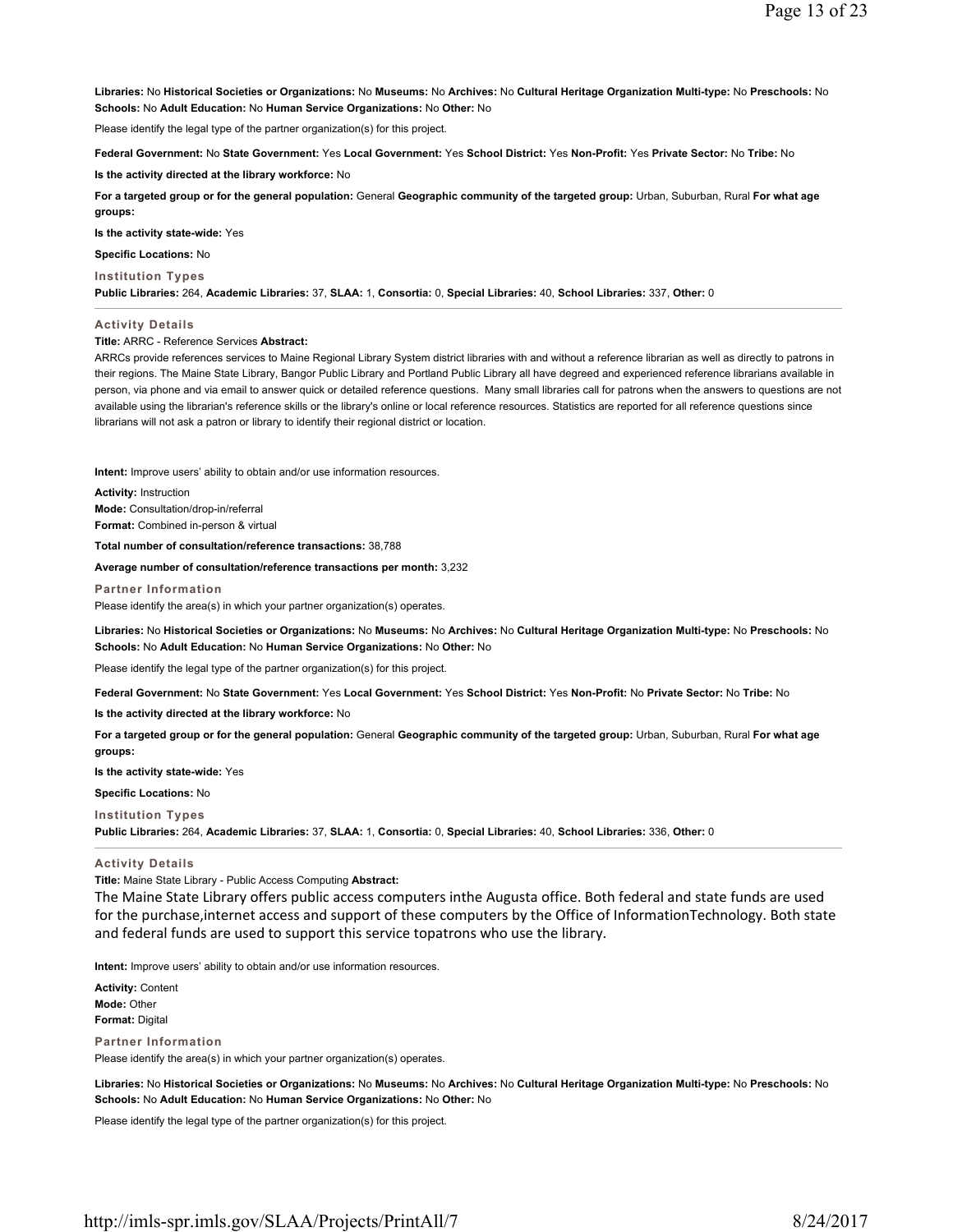**Federal Government:** No **State Government:** Yes **Local Government:** No **School District:** No **Non-Profit:** No **Private Sector:** No **Tribe:** No

**Is the activity directed at the library workforce:** No

**For a targeted group or for the general population:** General **Geographic community of the targeted group:** Urban, Suburban, Rural **For what age groups:** 

**Is the activity state-wide:** No

# **Institution Types**

**Public Libraries:** 0, **Academic Libraries:** 0, **SLAA:** 1, **Consortia:** 0, **Special Libraries:** 0, **School Libraries:** 0, **Other:** 0

### **Project Outcomes**

### **List any important findings or outcomes from your project:**

The ARRC service was a model established in 1973, prior to the internet and email. Interlibrary loan requests increase every year but as more libraries join the statewide ILS, the dependence on the ARRC for ILL and reference services has decreased. The Maine State Library and Maine Library Commission will study ARRC services during 2017 and recommend any changes that may be necessary.

# **Please briefly describe importance of findings.**

Borrower cards are increasing as patrons want access to the three ARRC library specific databases as well as statewide databases. ARRC usage has evolved and the process is in place to improve and provide services in line with both libraries and Maine residents needs.

**What methods did you use to determine your findings? Check all that apply.**

Review of Administrative Data

**Other** 

### **Based on outputs, outcomes and/or other results, explain any significant lessons learned from these findings for either the SLAA or others in the LIS field.**

We anticipate developing a user survey (libraries and patrons) to evaluate use and satisfaction with databases and online resources. Maine State Library staff, Portland Public Library staff and Bangor Public library staff will engage in meetings to analyze ways to provide up to date ARRC services.

**Do you anticipate continuing this project after the current reporting period ends?** Yes

**Do you anticipate any change in level of effort?** No

# **Do you anticipate any change in the project's scope?** No

#### **Do you anticipate any other changes in the project?** Yes

There are discussions around centralizing ILL, reference and cataloging to difference ARRCs that have staff that can handle the activity statewide, rather than on a regional basis. We will be discussing this with the ARRC staff and libraries in 2017..

Exemplary: No

**Project Tags** databases, ILL, reference

**Project Information** Fiscal Year: 2015 State: ME Version: 2 SPR Project Code: 2015-ME-75928

Title: Maine Regional Library System- Consultant Services and Continuing Education State Project Code: 4 Start Date: 10/01/2014 End Date: 09/30/2016 Status: Accepted Abstract:

The purpose of the Maine Regional Library System is to promote improved service for Maine residents who use libraries. It was created by Public Law 626, enacted in 1973, and established the three library districts based on population to improve library service for the citizens of Maine. The Maine Regional Library System's District Consultants support a network of public, school, academic, and special libraries in Maine's 16 counties. Maine currently has three districts serving the entire state:

1. **Central MaineLibrary District** (CMLD) with an office located in Augusta at the MaineState Library and serving Androscoggin, Franklin, Kennebec, Lincoln, Oxford,Sagadahoc, and Somerset counties.

2. **NortheasternMaine Library District** (NMLD) with an office located at the Bangor PublicLibrary and serving Aroostook, Hancock, Knox, Penobscot, Piscataquis, Waldo,and Washington counties.

3. **Southern MaineLibrary District** (SMLD) with an office at the Portland Public Library and servingCumberland, York and selected Oxford county towns (Brownfield, Denmark,Fryeburg, Hiram, Lovell, and Naples).

The three districts each have an executive advisory body representing a constituency of participating libraries within their geographical district. District Councils (the participating libraries) consist of representatives from public,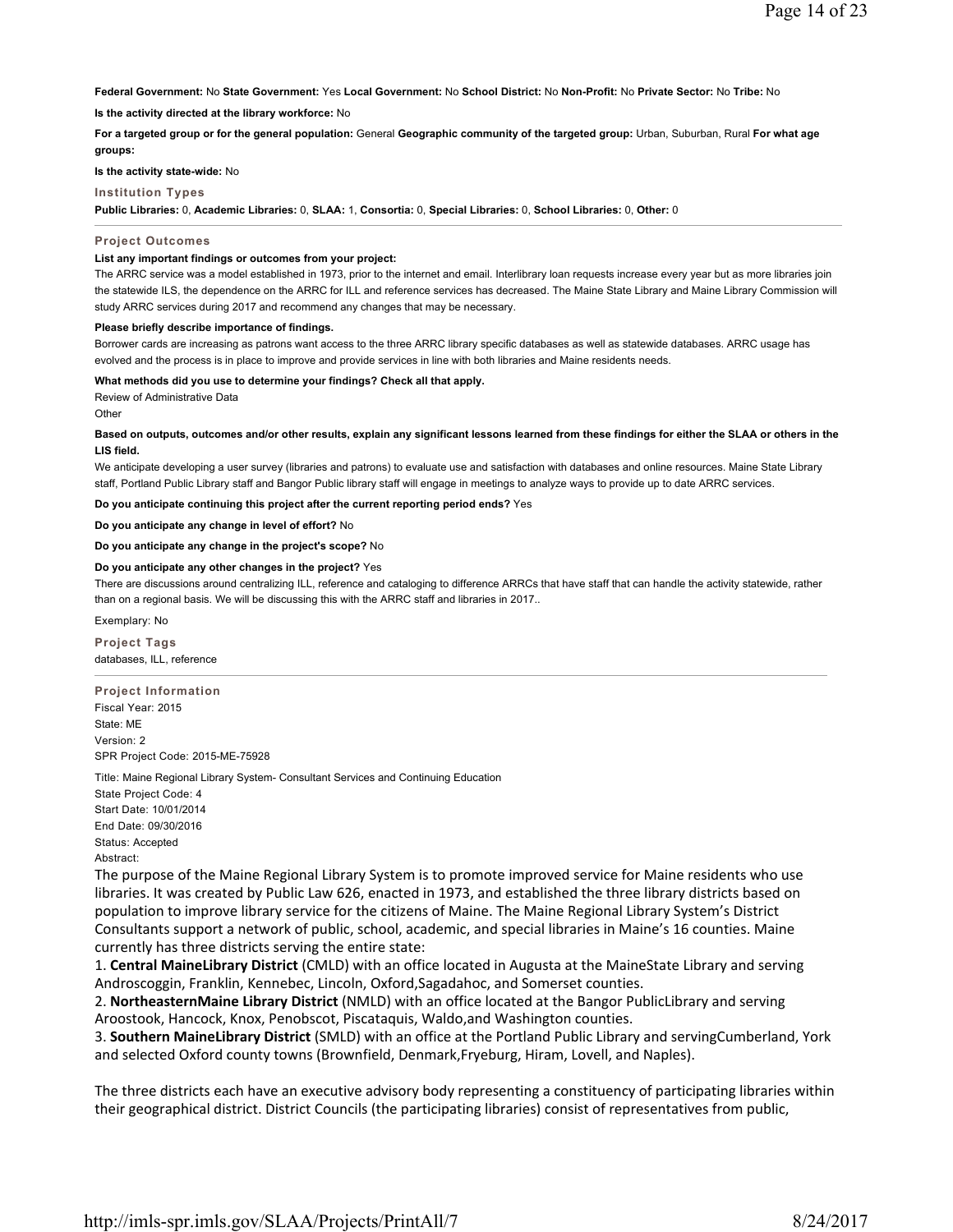academic school or special libraries. The councils meet at least twice each year. Membership is open to public, school, academic or special libraries.

In addition to regional consultants, the Maine StateLibrary also has two consultants who work on a statewide basis and serve all regions. The Early Literacy Consultant and the Technology/E-rate consultant work mainly with public libraries but all libraries are free to utilize their expertise.

An evaluation and restructuring project took place in 2016 of the current service model for consultant/specialist services.

A new service model will go forward in 2017

State Goal: Expand and enhance life‐long learning opportunities for librarians and Maine citizens

#### **Project Director**

Director Name: Janet McKenney; Director Phone: 207-287-5620; Director Email: janet.mckenney@maine.gov

**Grantee Information**

Grantee: Maine State Library

**Additional Materials**

- http://www.maine.gov/msl/libs/districts/index.shtml
- http://www.maine.gov/msl/libs/tech/index.shtml
- https://www.youtube.com/watch?v=dt-lJ4PnUDk
- http://www.maine.gov/msl/libs/services/childliteracy.htm

**Budgets**

|                                   |                                                                                                                                        | <b>LSTA</b>  | <b>MATCH-State</b> | <b>MATCH-Other</b>                                                                                                                         | <b>Total</b> |  |  |
|-----------------------------------|----------------------------------------------------------------------------------------------------------------------------------------|--------------|--------------------|--------------------------------------------------------------------------------------------------------------------------------------------|--------------|--|--|
| Salaries/Wages/Benefits           |                                                                                                                                        | \$114.817.23 | \$425.387.21       | \$0.00                                                                                                                                     | \$540.204.44 |  |  |
| Description                       | LSTA salary is 1.17 FTE. This is the State Data Coordinator's salary plus .17 for Library Development Director salary for              |              |                    |                                                                                                                                            |              |  |  |
|                                   | management. The match is for 6 FTE. Three consultants and three support staff.                                                         |              |                    |                                                                                                                                            |              |  |  |
| <b>Consultant Fees</b>            |                                                                                                                                        | \$0.00       | \$0.00             | \$0.00                                                                                                                                     | \$0.00       |  |  |
| Description                       |                                                                                                                                        |              |                    |                                                                                                                                            |              |  |  |
| <b>Travel</b>                     |                                                                                                                                        | \$31.601.38  | \$0.00             | \$0.00                                                                                                                                     | \$31.601.38  |  |  |
| Description                       |                                                                                                                                        |              |                    | Travel costs include both in-state and out of state travel. Travel to ALA for two MSL staff as well as air travel for two MSL staff to the |              |  |  |
|                                   |                                                                                                                                        |              |                    | Research Institute for Public Libraries in July 2015. Travel for Early Literacy consultant to a national conference. State Data            |              |  |  |
|                                   |                                                                                                                                        |              |                    | Coordinator for trainings and visits in the state. Travel reimbursement for staff and participants to three Maine ILEAD events. This       |              |  |  |
|                                   | includes travel for 7 Maine State Library staff for ILEAD.                                                                             |              |                    |                                                                                                                                            |              |  |  |
| <b>Supplies/Materials</b>         |                                                                                                                                        | \$3.423.89   | \$0.00             | \$0.00                                                                                                                                     | \$3.423.89   |  |  |
| Description                       | General supplies and print cartridges for meeting documents and staff use. Expenses also for upgrades to our training room. New        |              |                    |                                                                                                                                            |              |  |  |
|                                   | screen, projector and integrated audio and speakers with our video conferencing. This integrated all the technology for trainings and  |              |                    |                                                                                                                                            |              |  |  |
|                                   | meetings.                                                                                                                              |              |                    |                                                                                                                                            |              |  |  |
| <b>Equipment</b>                  |                                                                                                                                        | \$0.00       | \$0.00             | \$0.00                                                                                                                                     | \$0.00       |  |  |
| Description                       | No equipment purchased                                                                                                                 |              |                    |                                                                                                                                            |              |  |  |
| <b>Services</b>                   |                                                                                                                                        | \$57.795.43  | \$0.00             | \$0.00                                                                                                                                     | \$57.795.43  |  |  |
| Description                       | \$38,494.04 are for contract with Bangor Public Library for the NMLD consultant from July 1, 2015-December 31, 2015 plus               |              |                    |                                                                                                                                            |              |  |  |
|                                   | associated costs for the office (supplies, parking, etc.). \$16,024.32 are for a payroll services contract for part-time STEM/Emerging |              |                    |                                                                                                                                            |              |  |  |
|                                   | technologies librarian to work with public libraries. Telephone services for the project.                                              |              |                    |                                                                                                                                            |              |  |  |
| <b>Other Operational Expenses</b> |                                                                                                                                        | \$0.00       | \$0.00             | \$0.00                                                                                                                                     | \$0.00       |  |  |
| Description                       |                                                                                                                                        |              |                    |                                                                                                                                            |              |  |  |
| Totals:                           |                                                                                                                                        | \$207,637.93 | \$425,387.21       | \$0.00                                                                                                                                     | \$633,025.14 |  |  |
| Intent                            |                                                                                                                                        |              |                    |                                                                                                                                            |              |  |  |
| Improve the library workforce.    |                                                                                                                                        |              |                    |                                                                                                                                            |              |  |  |
|                                   |                                                                                                                                        |              |                    |                                                                                                                                            |              |  |  |

• Library Infrastructure & Capacity

• Continuing Education and Staff Development

**Project Activities**

**Activity Details**

**Title:** Literacy Programs **Abstract:**

The Maine State Library's literacy efforts include EarlyLiteracy and Summer Reading.

Activities for early literacy are provided by the state funded Early Literacy consultant. The training includes library visits and workshops for staff that provide storytime activities. Sixty visits were made to librariesstatewide by the early literacy consultant in 2015-16. This also includes 2 sessions with school librarians and Title 1 teachers. Federal funds pay for travel for the Early Literacy consultant activities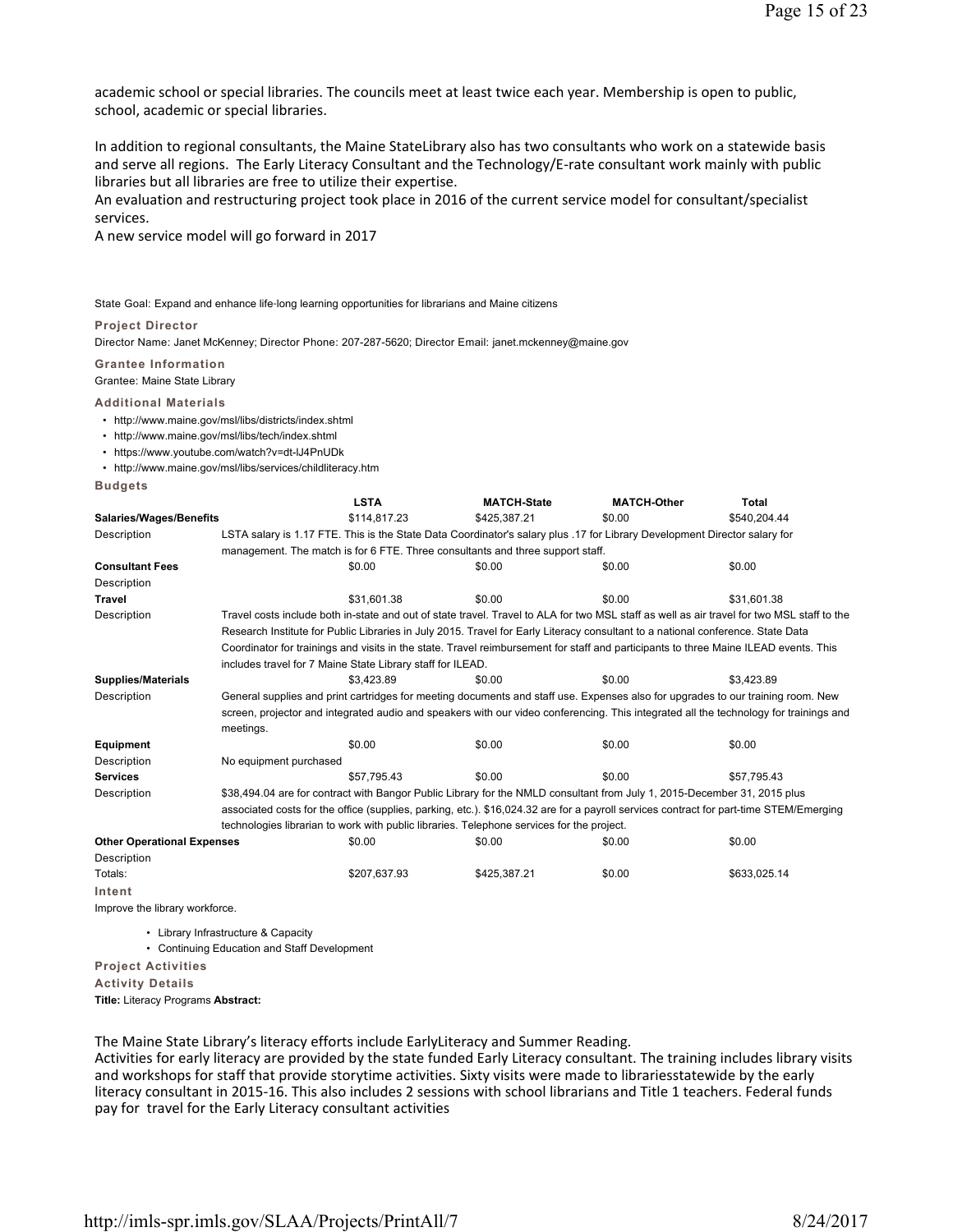The Early Literacy consultant, along with the Library Programofficer from the Maine Humanities Council, coordinates the Collaborative SummerLibrary Program in Maine. This includes membership, ordering and distributionof manuals for Maine libraries. They both collaborate to provide supportand answer questions via email as well as provide fun and informative training videosfor library staff.

**Intent:** Improve the library workforce.

**Activity:** Instruction **Mode:** Program

**Format:** Combined in-person & virtual

**Session length (minutes):** 216

**Number of sessions in program:** 5

**Average number in attendance per session:** 42

**Number of times program administered:** 5

**Partner Information** Please identify the area(s) in which your partner organization(s) operates.

**Libraries:** Yes **Historical Societies or Organizations:** No **Museums:** No **Archives:** No **Cultural Heritage Organization Multi-type:** No **Preschools:** No **Schools:** No **Adult Education:** No **Human Service Organizations:** No **Other:** No

Please identify the legal type of the partner organization(s) for this project.

**Federal Government:** No **State Government:** No **Local Government:** Yes **School District:** No **Non-Profit:** Yes **Private Sector:** No **Tribe:** No

**Is the activity directed at the library workforce:** Yes

**Is the activity state-wide:** Yes

**Specific Locations:** No

**Institution Types**

**Public Libraries:** 264, **Academic Libraries:** 0, **SLAA:** 1, **Consortia:** 0, **Special Libraries:** 0, **School Libraries:** 337, **Other:** 0

#### **Activity Details**

**Title:** Public Library Data Collection -Collection and Instruction **Abstract:**

The State Data Coordinator actively engages with libraries to collect data, instruct librarians, volunteers and trustees to use proper methods for data collection. Libraries are trained to use the online software, and submit reviewed data to IMLS **Intent:** Improve the library workforce.

**Activity:** Instruction **Mode:** Consultation/drop-in/referral **Format:** Combined in-person & virtual

**Total number of consultation/reference transactions:** 619

**Average number of consultation/reference transactions per month:** 52

**Partner Information**

Please identify the area(s) in which your partner organization(s) operates.

**Libraries:** No **Historical Societies or Organizations:** No **Museums:** No **Archives:** No **Cultural Heritage Organization Multi-type:** No **Preschools:** No **Schools:** No **Adult Education:** No **Human Service Organizations:** No **Other:** No

Please identify the legal type of the partner organization(s) for this project.

**Federal Government:** No **State Government:** No **Local Government:** Yes **School District:** No **Non-Profit:** Yes **Private Sector:** No **Tribe:** No

**Is the activity directed at the library workforce:** Yes

**Is the activity state-wide:** Yes

**Specific Locations:** No

**Institution Types**

**Public Libraries:** 267, **Academic Libraries:** 0, **SLAA:** 0, **Consortia:** 0, **Special Libraries:** 0, **School Libraries:** 0, **Other:** 0

#### **Activity Details**

**Title:** Voluntary Public Librarian Certification Program **Abstract:**

To meet the needs of Maine's public library staff, theMaine State Library has developed a three level voluntary certification programcomprised of online courses, archived webinars, workshops and specialinstitutes. Library directors and personnel who do not have formal training inlibrary science start with Basic Certification training. All the courses fitinto the American Library Association (ALA) Core Competencies and the21stCentury Skills matrices. Intermediate and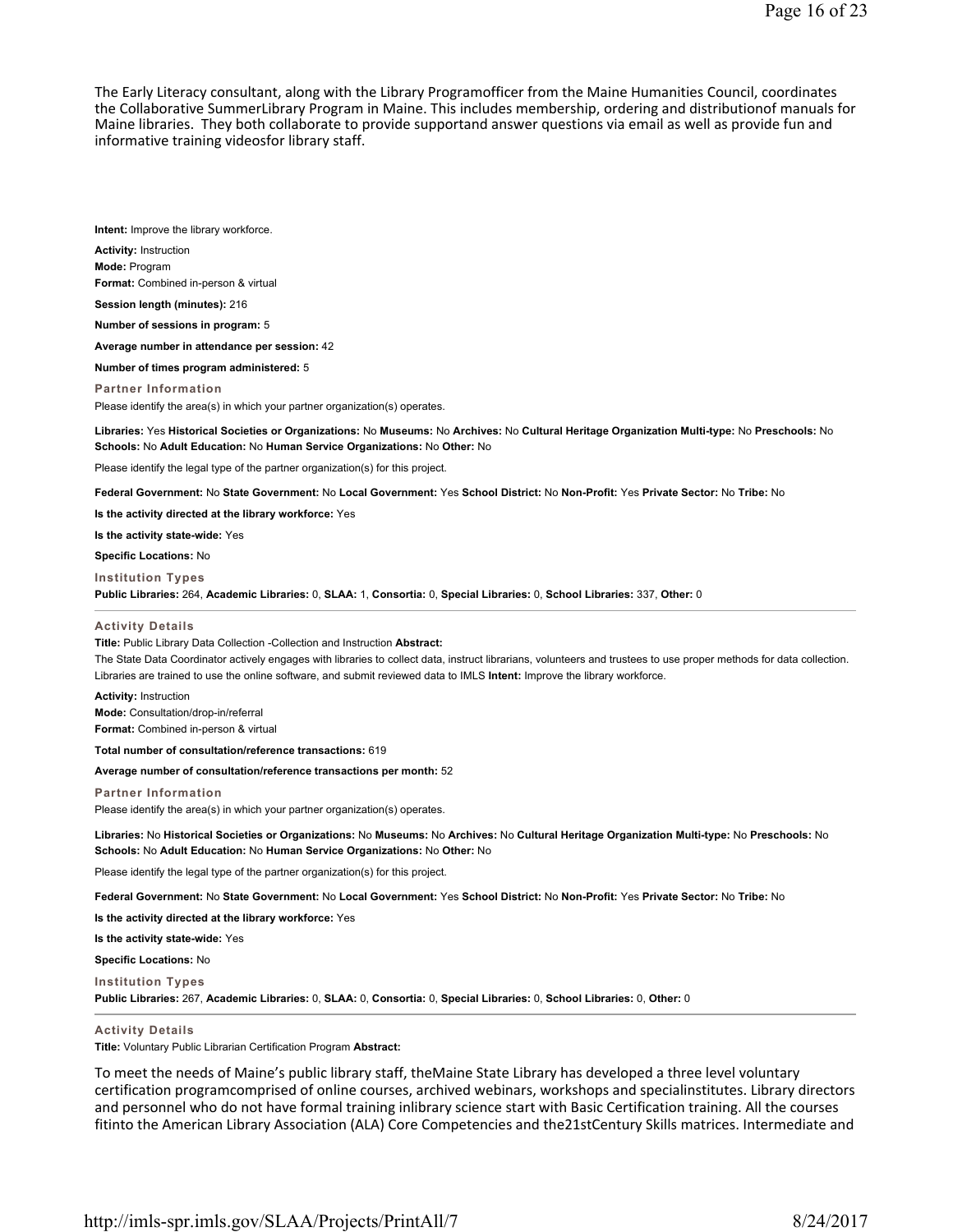Advanced Certification builds onthe work done at the basic level and allows the librarian to explore thesetopic areas in more depth by choosing electives in each subject area. Once acertification level is achieved, the librarian is required to attend orcomplete 5 classes, webinars or workshops each year to maintain that level ofcertification. School Library Media Specialists and Ed Techs can use thesecourses toward recertification.

http://www.maine.gov/msl/libs/ce/libcert.shtml

**Intent:** Improve the library workforce.

**Activity:** Instruction **Mode:** Program **Format:** Virtual

**Session length (minutes):** 60

**Number of sessions in program:** 763

**Average number in attendance per session:** 1

**Number of times program administered:** 56

**Partner Information** Please identify the area(s) in which your partner organization(s) operates.

**Libraries:** No **Historical Societies or Organizations:** No **Museums:** No **Archives:** No **Cultural Heritage Organization Multi-type:** No **Preschools:** No **Schools:** No **Adult Education:** No **Human Service Organizations:** No **Other:** No

Please identify the legal type of the partner organization(s) for this project.

**Federal Government:** No **State Government:** No **Local Government:** Yes **School District:** No **Non-Profit:** Yes **Private Sector:** No **Tribe:** No

**Is the activity directed at the library workforce:** Yes

**Is the activity state-wide:** Yes

**Specific Locations:** No

**Institution Types**

**Public Libraries:** 264, **Academic Libraries:** 0, **SLAA:** 0, **Consortia:** 0, **Special Libraries:** 0, **School Libraries:** 0, **Other:** 0

# **Activity Details**

**Title:** Statewide and Regional Continuing Education Events **Abstract:**

The Maine State Library hold a wide variety of Continuing Education Programs directed at library staff statewide. Highlights include six Council meetings, the Reading Round Up of Children's Literature, the New Public Library Directors' Orientation, and smaller regional cluster group events for public librarydirectors, reference, IT, adult services, youth services, school librarians,etc.

The Regional District Council meetings are requiredby Maine State Law and focus on specific professional development topics ofinterest to all types of libraries. Council meetings are held twice a year in Fall and Spring. Three regional meetingswere held in fall of 2015 and three meetings were held in spring of 2016. Programtopics included:

- STEM and Maker programming
- Aspen Report and Guide
- Using Data to tell your Story Lessons from RIPL
- Maintaining staff engagement during times of change
- Maximizing user experience and community engagement

**Intent:** Improve the library workforce.

**Activity:** Instruction **Mode:** Program **Format:** In-person

**Session length (minutes):** 180

**Number of sessions in program:** 26

**Average number in attendance per session:** 28

**Number of times program administered:** 1

**Partner Information**

Please identify the area(s) in which your partner organization(s) operates.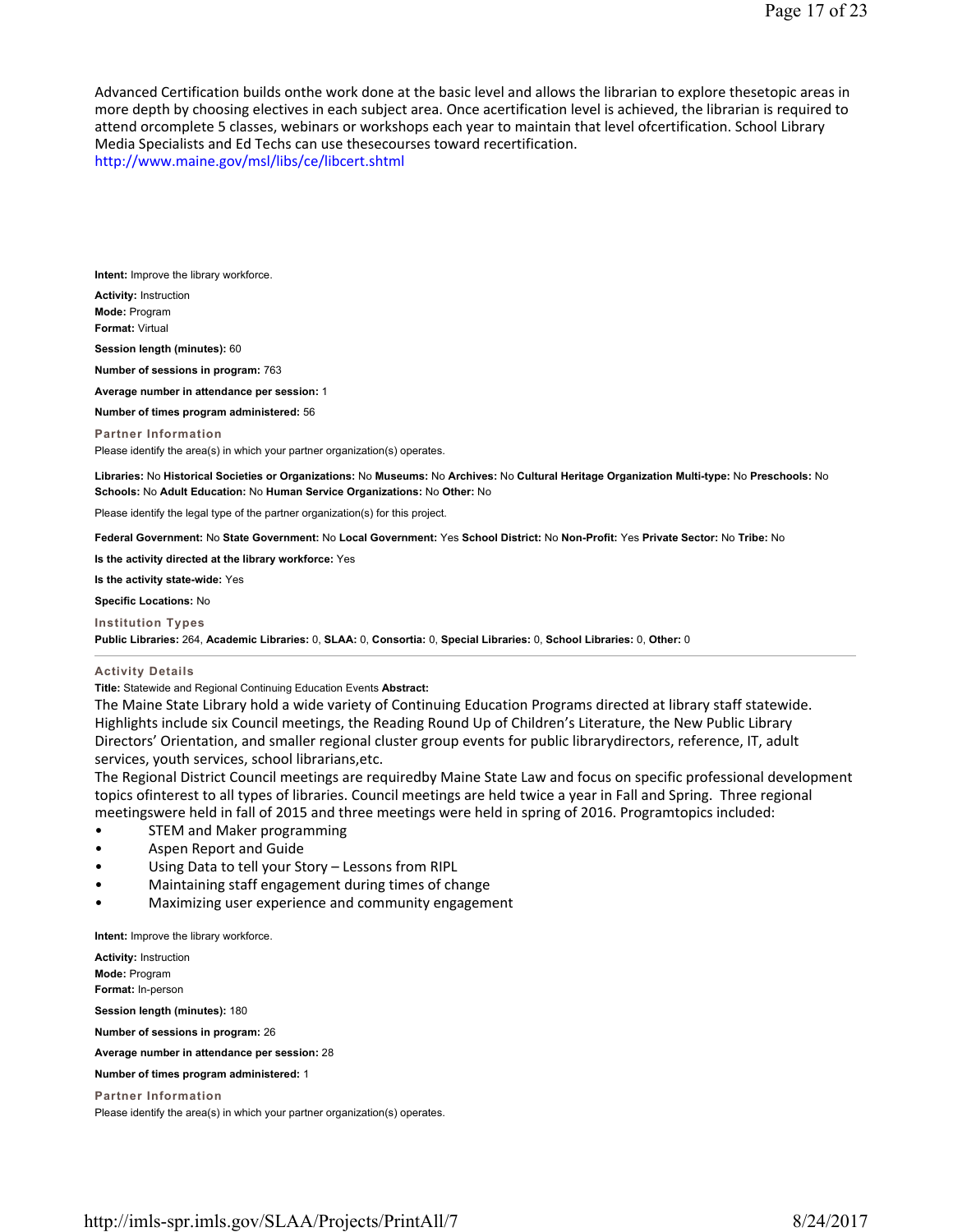**Libraries:** No **Historical Societies or Organizations:** No **Museums:** No **Archives:** No **Cultural Heritage Organization Multi-type:** No **Preschools:** No **Schools:** No **Adult Education:** No **Human Service Organizations:** No **Other:** No

Please identify the legal type of the partner organization(s) for this project.

**Federal Government:** No **State Government:** No **Local Government:** Yes **School District:** No **Non-Profit:** Yes **Private Sector:** No **Tribe:** No

**Is the activity directed at the library workforce:** Yes

**Is the activity state-wide:** Yes

**Specific Locations:** No

**Institution Types**

**Public Libraries:** 264, **Academic Libraries:** 37, **SLAA:** 1, **Consortia:** 0, **Special Libraries:** 40, **School Libraries:** 336, **Other:** 0

#### **Activity Details**

**Title:** One to one consulting **Abstract:**

The MSL Consultants offer one to one consulting services to help individual libraries with library management issues, building projects, programming, volunteers, marketing and promotion, and to assist smaller libraries to find mentors or support and assistance from nearby libraries. Library trustees also request consulting services.

**Intent:** Improve the library workforce.

**Activity:** Instruction **Mode:** Consultation/drop-in/referral **Format:** Combined in-person & virtual

**Total number of consultation/reference transactions:** 556

**Average number of consultation/reference transactions per month:** 46

**Partner Information** Please identify the area(s) in which your partner organization(s) operates.

**Libraries:** Yes **Historical Societies or Organizations:** No **Museums:** No **Archives:** No **Cultural Heritage Organization Multi-type:** No **Preschools:** No **Schools:** Yes **Adult Education:** No **Human Service Organizations:** No **Other:** No

Please identify the legal type of the partner organization(s) for this project.

**Federal Government:** No **State Government:** No **Local Government:** Yes **School District:** Yes **Non-Profit:** Yes **Private Sector:** No **Tribe:** No

**Is the activity directed at the library workforce:** Yes

**Is the activity state-wide:** Yes

**Specific Locations:** No

**Institution Types**

**Public Libraries:** 264, **Academic Libraries:** 37, **SLAA:** 1, **Consortia:** 0, **Special Libraries:** 40, **School Libraries:** 336, **Other:** 0

## **Activity Details**

**Title:** Webinars **Abstract:**

The Maine State Library hosted 2 in-state webinars and providedaccess to national webinars through our community partnership with WebJunction.In state webinars were on Engaging Your Community in Sustainable Funding and Unpackingthe Tackle Box! Innovation Tools.

There were 24 WebJunction webinars attended by Maine library staff

**Intent:** Improve the library workforce.

**Activity:** Instruction **Mode:** Program **Format:** Virtual

**Session length (minutes):** 60

**Number of sessions in program:** 26

**Average number in attendance per session:** 8

**Number of times program administered:** 1

**Partner Information**

Please identify the area(s) in which your partner organization(s) operates.

**Libraries:** No **Historical Societies or Organizations:** No **Museums:** No **Archives:** No **Cultural Heritage Organization Multi-type:** No **Preschools:** No **Schools:** No **Adult Education:** No **Human Service Organizations:** No **Other:** No

Please identify the legal type of the partner organization(s) for this project.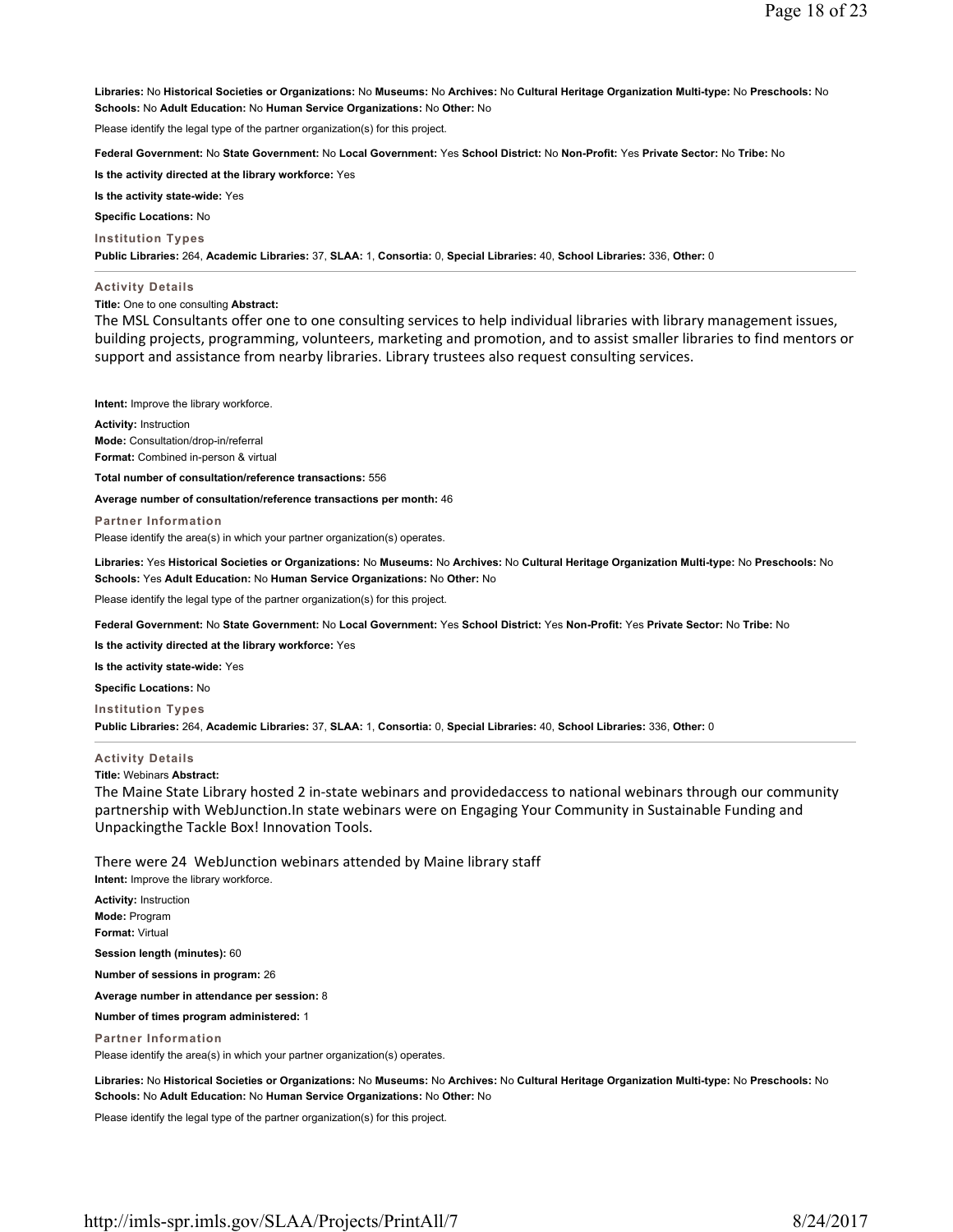**Federal Government:** No **State Government:** Yes **Local Government:** Yes **School District:** Yes **Non-Profit:** Yes **Private Sector:** No **Tribe:** No

**Is the activity directed at the library workforce:** Yes

**Is the activity state-wide:** Yes

**Specific Locations:** No

**Institution Types**

**Public Libraries:** 264, **Academic Libraries:** 37, **SLAA:** 1, **Consortia:** 0, **Special Libraries:** 40, **School Libraries:** 336, **Other:** 0

## **Activity Details**

**Title:** Evaluation and Re-envisioning of District Consulting Service Model **Abstract:**

The process of evaluating the district consulting servicemodel initially began with the Maine Library Commission's Statewide SharedResources Subcommittee tasked with studying the Maine Regional Library System.With the recommendation of the committee and the Director of Library Development,staff set out to craft a survey, look at the data, hold regional meetings and analyzethe results from both. Our intent was tochange the model but not without having a discussion with libraries statewide. Many comments from libraries prior to thesurvey indicated there was a desire at the local library level to move from thegeneralist to specialist. The survey andregional meetings were intended to widen that discussion, ask for input on thechange and allay fears about changing models.

# **Based on theevaluation report the following recommendations were made to the Maine LibraryCommission in September 2016.**

- . Create one Statewide Maine Library District
- . Thedistrict will have 9 service regions arranged by single or combined countiesbut still aligned with the same ARRCs as to not disturb ILL and other currentARRC services
- . Eachregion will have an assigned MSL Specialist assigned as the liaison.
- . Create one statewide advisory board (initialboard to consist of volunteer members from CMLD, NMLD, SMLD boards) who willmeet to determine best board size and library type distribution and makerecommendations to the Commission.
- . Continue with the 2 required council meetingsconsistent with Title 27 one held at Maine Library Association each fall andone in the spring with rotating regional locations.
- . MSL staff will provide regional meetings andtrainings in the 9 regional locations sending a team of specialists to an areaat least once a year.

**Intent:** Improve the library workforce.

**Activity:** Planning & Evaluation **Mode:** Retrospective **Format:** In-house

**Number of evaluations and/or plans funded:** 1

# **Number of funded evaluation and/or plans completed:** 1

**Partner Information**

Please identify the area(s) in which your partner organization(s) operates.

**Libraries:** No **Historical Societies or Organizations:** No **Museums:** No **Archives:** No **Cultural Heritage Organization Multi-type:** No **Preschools:** No **Schools:** No **Adult Education:** No **Human Service Organizations:** No **Other:** No

Please identify the legal type of the partner organization(s) for this project.

**Federal Government:** No **State Government:** Yes **Local Government:** Yes **School District:** Yes **Non-Profit:** Yes **Private Sector:** No **Tribe:** No

**Is the activity directed at the library workforce:** Yes

**Is the activity state-wide:** Yes

**Specific Locations:** No

**Institution Types**

**Public Libraries:** 264, **Academic Libraries:** 37, **SLAA:** 336, **Consortia:** 0, **Special Libraries:** 40, **School Libraries:** 0, **Other:** 0

# **Activity Details**

# **Title:** Leadership Training - MLLI and ILEAD **Abstract:**

The Maine State Library engaged in two year-long leadershiptraining programs in 2015 and part of 2016.

MLLI: The Maine Library LeadershipInstitute included 6 participants who attended NELLS (*New England Library Leadership Symposium*) and then completed a 10 month program of 10 face toface and virtual meetings. Focus on Leadership styles, interpersonalcommunications, influence, risk taking, organizational change,coaching/mentoring, transforming libraries and a personal development plan.Meetings had presenters, participant facilitation plus focused readings and TEDTalks.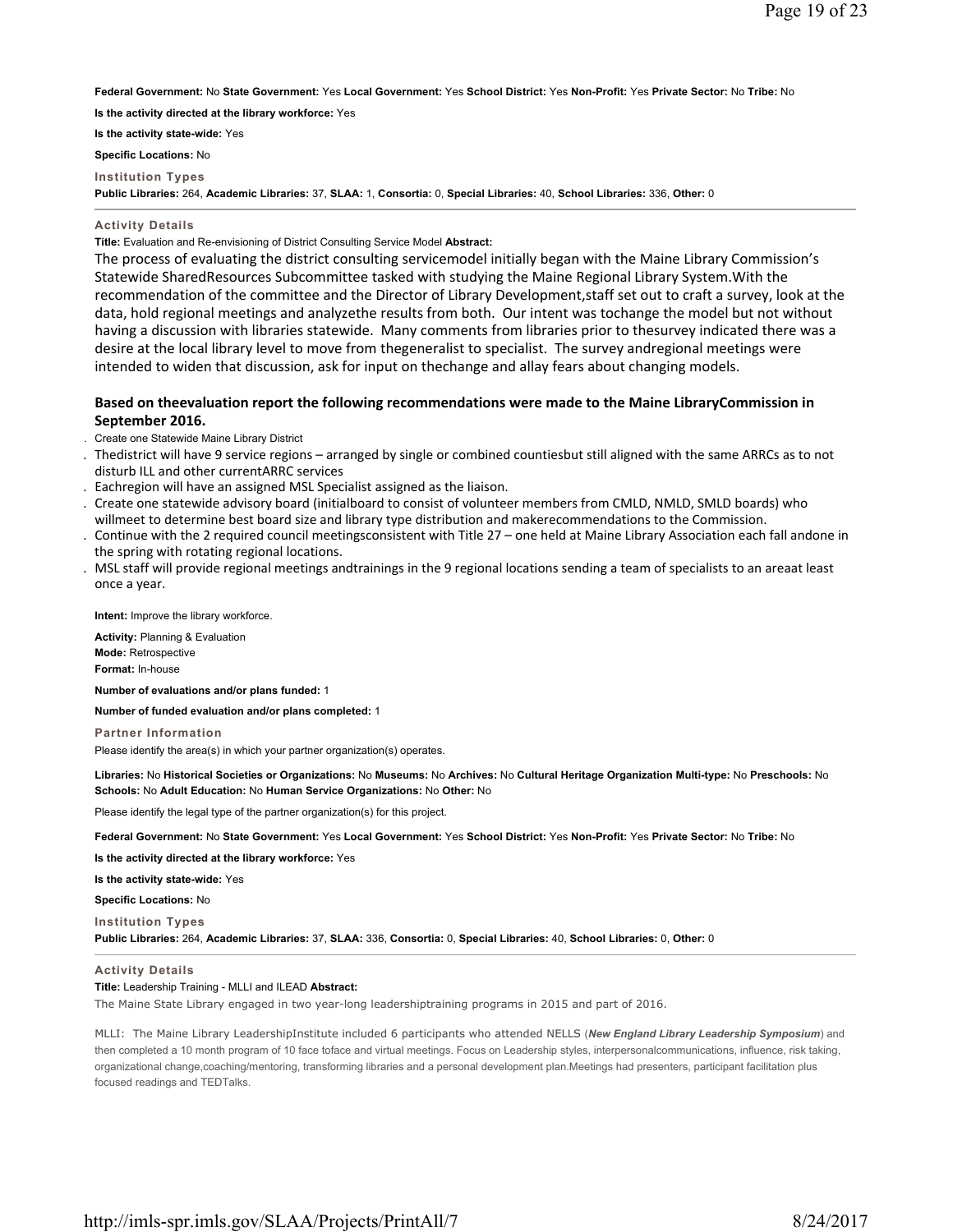ILEAD – Maine: The Maine State Libraryparticipated in the national ILEAD project and used ILEAD funds, LSTA funds andstate money to sponsor 4 teams (18 participants). Teams met along with otherstates for three face to face meeting with teams and virtual presenters fromIllinois. The teams worked on community projects in between face to facesessions. The four projects included

- **TechResources for Seniors** focused on providing seniors with technology andtraining to access online resources for health, wellness and other information.
- **Axis ofAccess** worked on addressing bandwidth and hardware issues that inhibitaccess to online higher education for rural Mainers.
- **Civil andSocial Engagement in Maine** developed a moderated online space for communityengagement.
- <sup>•</sup> **ILEAD MDI**will create a guided, single-site research experience for students, teachers,tech coordinators, library media specialists and public librarians which willbe a model for future school/public library collaboration. **Intent:** Improve the library workforce.

**Activity:** Instruction **Mode:** Program **Format:** Combined in-person & virtual

**Session length (minutes):** 660

**Number of sessions in program:** 19

**Average number in attendance per session:** 24

# **Number of times program administered:** 1

**Partner Information**

Please identify the area(s) in which your partner organization(s) operates.

**Libraries:** No **Historical Societies or Organizations:** No **Museums:** No **Archives:** No **Cultural Heritage Organization Multi-type:** No **Preschools:** No **Schools:** No **Adult Education:** No **Human Service Organizations:** No **Other:** No

Please identify the legal type of the partner organization(s) for this project.

**Federal Government:** No **State Government:** No **Local Government:** Yes **School District:** Yes **Non-Profit:** Yes **Private Sector:** No **Tribe:** No

**Is the activity directed at the library workforce:** Yes

**Is the activity state-wide:** Yes

**Specific Locations:** No

**Institution Types Public Libraries:** 16, **Academic Libraries:** 1, **SLAA:** 1, **Consortia:** 0, **Special Libraries:** 3, **School Libraries:** 2, **Other:** 0

#### **Project Outcomes**

#### **List any important findings or outcomes from your project:**

The findings from our evaluation of the district consulting service model reinforced our staff and administration conclusions that the Maine State Library should make these changes. The year-long process provided time for much discussion, thought and weighing of pros and cons. The most important finding was the desire to have more regional with training and outreach. The second finding was a desire to have a point person for each public library. The Staff Liaison role was created for that purpose. Each specialist/consultant is a liaison to 40-50 libraries. The third finding was a interest in have specialists model programming. We see this as an expanding role as libraries make their way through changes and expectations in library services. We expect to demonstrate, model and teach librarians. Technology, STEM, community engagement and collective impact are all areas around which libraries need focused guidance and training. The Volunteer Public Library Certification is playing an important role in the state and we are beginning to see it mentioned in job postings. Maine librarians need training but do not have funds - or the ability to re-pay education loans on the salaries available in small rural communities.

#### **Please briefly describe importance of findings.**

We are hopeful that taking a statewide approach with one district with 9 service regions will prove workable for both the libraries and state library staff. The MSL staff hopes to encourage wider participation and involvement at the regional levels and for the Maine State Library to act as a convener in those regions. We want to encourage resource sharing and more communication in rural isolated communities. Small rural libraries will need to share personnel to stay viable and provide quality and relevant services.

**What methods did you use to determine your findings? Check all that apply.**

Survey Review of Administrative Data Interview/Focus Group Participant Observation **Other** 

# **Based on outputs, outcomes and/or other results, explain any significant lessons learned from these findings for either the SLAA or others in the LIS field.**

Outreach and communication was the most important part of the process. A shared vision of the possibilities and advantages for the new model had to be explained. Ultimately it came down to emphasizing that we all wanted the same outcome – superior library services for the people of Maine and strong, viable libraries in these changing times. We need to work as a team to deliver regional services in a cost-effective manner. We need to provide face to face and virtual. We also need to live stream events.

**Do you anticipate continuing this project after the current reporting period ends?** Yes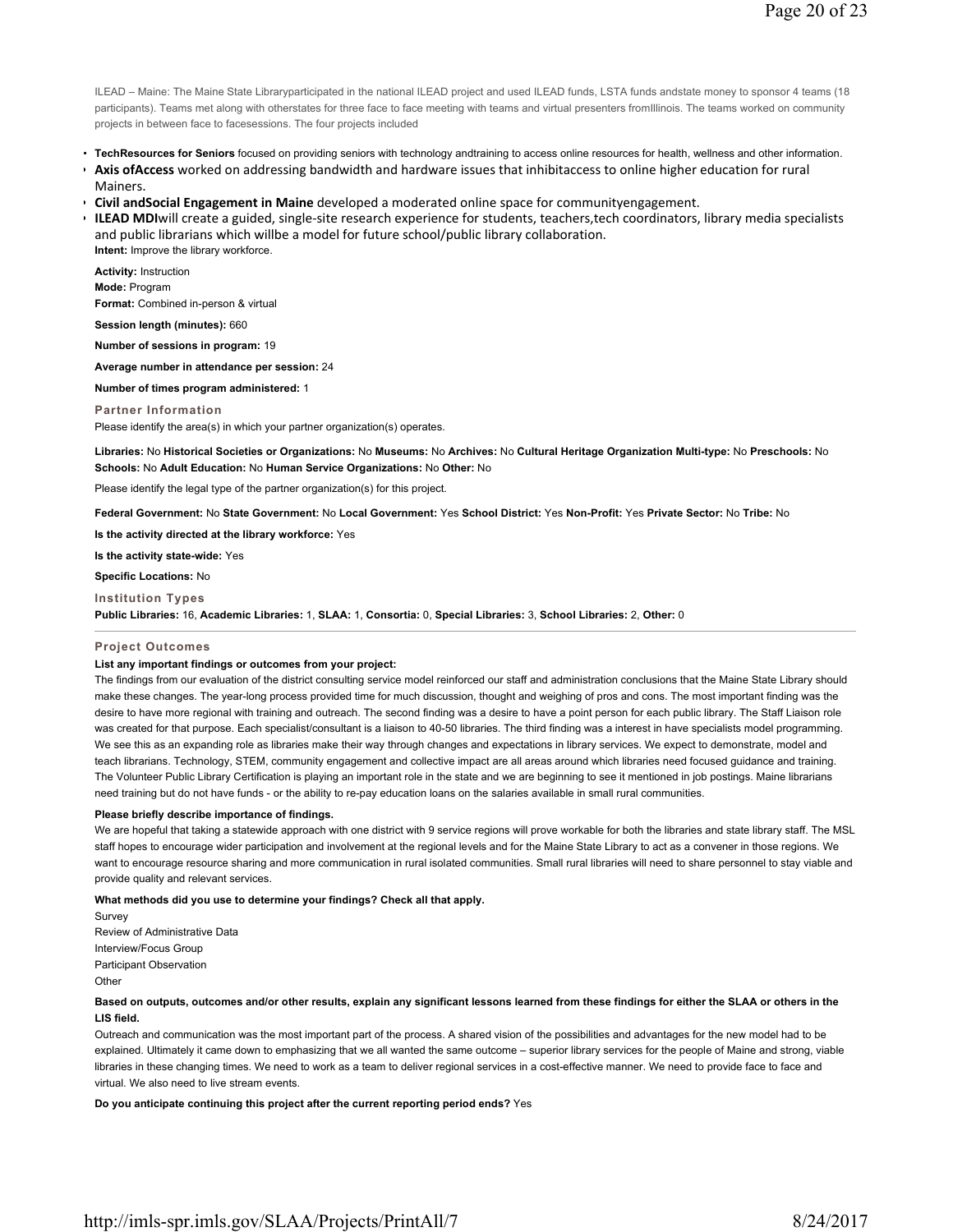# **Do you anticipate any change in level of effort?** Yes

Changes in level of effort will be dependent on the results of the five year plan evaluation and the new five year plan.

# **Do you anticipate any change in the project's scope?** No

## **Do you anticipate any other changes in the project?** No

Exemplary: Yes; Maine Regional Library System- Consultant Services and Continuing Education Our Continuing Education and Consulting/Specialist services are highly valued by the library workforce in Maine. It is a constant challenge working with small, rural communities with a high number of directors and staff without a professional library degree and trustees and Board Members who lack expertise. The dedication and commitment to raising the quality of library services through this LSTA program is evident in the work done in the past year. This is exemplary example of well spent federal that has very wide impact.

**Project Tags** consultants, CE, data

**Project Information** Fiscal Year: 2015 State: ME Version: 3 SPR Project Code: 2015-ME-75929

Title: Partnership with Networkmaine, Maine Department of Education, Maine Public Utilities Commission

State Project Code: 5 Start Date: 10/01/2014 End Date: 09/30/2016 Status: Accepted Abstract:

This partnership manages the Maine School and LibraryNetwork (MSLN), the statewide telecommunications and Internet delivery systemfor public libraries and K-12 schools in Maine and provides E-rate coordinatorservices to both libraries and schools so they can benefit from UniversalService Fund.

LSTAfunds are used to support salary for the E-ate Coordinator and LibraryDevelopment Director who work with Networkmaine and libraries. Work is donewith the Networkmaine Advisory Council and Networkmaine staff consists onplanning, funding, compliance, applications and managing Maine School andLibrary Network (MSLN). The network and library connections are funded byfederal e-rate and state e-rate (MTEAF).

The following language is from the Networkmaine CouncilMemorandum of Understanding signed by theMaine Commissioner of Education, theMaine State Librarian, the State of Maine Chief Information Officer and theChief Information Officer of the University of Maine System: "Networkmaine is aunit of the University of Maine System (UMS)…Networkmaine shall operate andmanage a statewide telecommunications delivery system developed to support education,research, public service, government and economic development…Networkmaineshall act as the Maine School and Library (MSLN) consortium authority and willbe responsible for making necessary certifications and for responding toUniversal Service Administrative Company (USAC) inquiries on behalf of theeligible consortium members during both pre and postcommitment processes."

State Goal: Expand library resource sharing and services for all Maine citizens.

# **Project Director**

Director Name: Janet McKenney; Director Phone: 207-287-5620; Director Email: janet.mckenney@maine.gov

**Grantee Information** Grantee: Maine State Library

**Additional Materials**

- 2015-2016 Report to the PUC MSLN.pdf
- http://networkmaine.net/msln/
- http://www.maine.gov/msl/erate/index.shtml

**Budgets**

|                           |              | <b>LSTA</b> | <b>MATCH-State</b>                                                                                                                    | <b>MATCH-Other</b> | <b>Total</b> |
|---------------------------|--------------|-------------|---------------------------------------------------------------------------------------------------------------------------------------|--------------------|--------------|
| Salaries/Wages/Benefits   |              | \$96,729.55 | \$0.00                                                                                                                                | \$0.00             | \$96.729.55  |
| Description               |              |             | Salary for 1.17 FTE - State E-rate Coordinator and Technology consultant plus a portion of the Library Development Director's salary. |                    |              |
| <b>Consultant Fees</b>    |              | \$0.00      | \$0.00                                                                                                                                | \$0.00             | \$0.00       |
| Description               |              |             | The MSL contracted with the Maine Fab Lab in Biddeford, ME to provide equipment and a program at the Portland Public Library's first  |                    |              |
|                           | Maker Event. |             |                                                                                                                                       |                    |              |
| Travel                    |              | \$3.648.89  | \$0.00                                                                                                                                | \$0.00             | \$3.648.89   |
| Description               |              |             | Travel to Washington DC for USAC e-rate training. In state travel mileage for technology and e-rate training.                         |                    |              |
| <b>Supplies/Materials</b> |              | \$4,473.99  | \$0.00                                                                                                                                | \$0.00             | \$4,473.99   |
| Description               |              |             | This amount includes the yearly cost for Adobe Connect license and room for the E-rate coordinator plus other software and office     |                    |              |
|                           | supplies.    |             |                                                                                                                                       |                    |              |
| Equipment                 |              | \$0.00      | \$0.00                                                                                                                                | \$0.00             | \$0.00       |
| Description               | No equipment |             |                                                                                                                                       |                    |              |
| <b>Services</b>           |              | \$1.573.07  | \$0.00                                                                                                                                | \$0.00             | \$1.573.07   |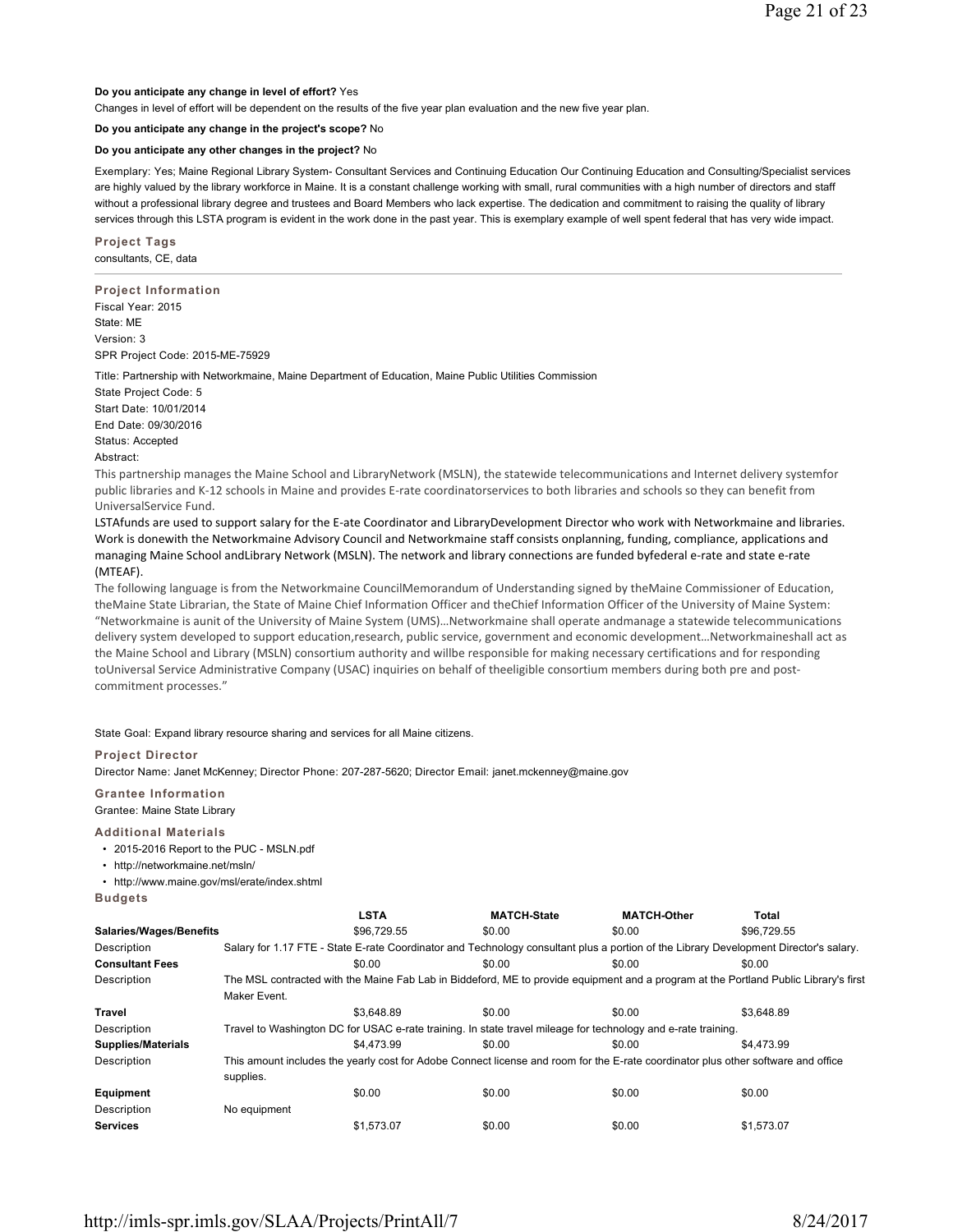| Description                       | Telephone services for the project. |              |        |        |              |
|-----------------------------------|-------------------------------------|--------------|--------|--------|--------------|
| <b>Other Operational Expenses</b> |                                     | \$0.00       | \$0.00 | \$0.00 | \$0.00       |
| Description                       |                                     |              |        |        |              |
| Totals:                           |                                     | \$106,425.50 | \$0.00 | \$0.00 | \$106,425.50 |
| Intent                            |                                     |              |        |        |              |

Improve users' ability to discover information resources.

# • Other

Improve users' general knowledge and skills.

- Digital Literacy
- Broadband adoption

**Project Activities**

# **Activity Details**

# **Title:** E-rate Coordinator Support and Instruction **Abstract:**

The MSL e-rate and technology consultant works with libraries statewide on e-rate applications, technology issues and emerging technologies education and training This includes phone, webinars and e-rate reminders for the e-rate applications for telephone and new Category 2 services. **Intent:** Improve users' general knowledge and skills.

**Activity:** Instruction

**Mode:** Consultation/drop-in/referral

**Format:** Combined in-person & virtual

**Total number of consultation/reference transactions:** 303

# **Average number of consultation/reference transactions per month:** 25

**Partner Information**

Please identify the area(s) in which your partner organization(s) operates.

**Libraries:** Yes **Historical Societies or Organizations:** No **Museums:** No **Archives:** No **Cultural Heritage Organization Multi-type:** No **Preschools:** No **Schools:** No **Adult Education:** No **Human Service Organizations:** No **Other:** No

Please identify the legal type of the partner organization(s) for this project.

**Federal Government:** No **State Government:** Yes **Local Government:** Yes **School District:** No **Non-Profit:** Yes **Private Sector:** No **Tribe:** No

**Is the activity directed at the library workforce:** Yes

**Is the activity state-wide:** Yes

**Specific Locations:** No

## **Institution Types**

**Public Libraries:** 230, **Academic Libraries:** 0, **SLAA:** 0, **Consortia:** 0, **Special Libraries:** 0, **School Libraries:** 0, **Other:** 0

# **Activity Details**

# **Title:** Networkmaine Advisory Council-MSLN Management **Abstract:**

This activity represents time invested by the Director of Library Development and the Library Erate Coordinator for management, compliance, planning and evaluation of the Maine School and Library Network The Maine State Library, along with the Maine Department of Education and with support of the Networkmaine Council present a budget to the Public Utilities Commission each year for use of the *Maine Telecommunications Education Access Fund* (MTEAF) The Erate Coordinator spends time during the MSLN/Erate application process determining eligibility and compliance for libraries as well as ensuring the proper paperwork is signed and submitted The Library development Director attends all Advisory Council Meetings for project planning, budget, and report submission to the Maine PUC.